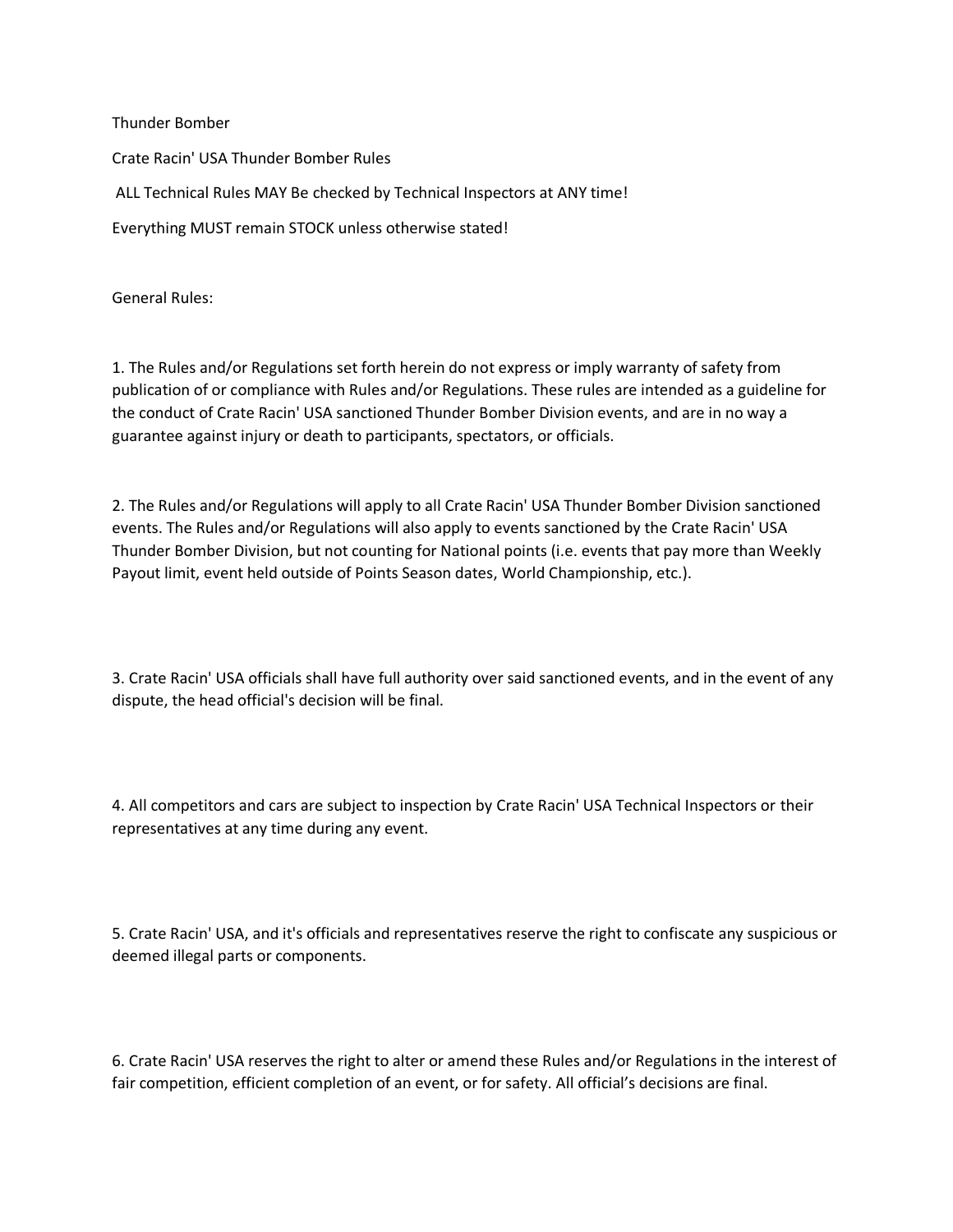7. The Rules and/or Regulations for the Crate Racin' USA Thunder Bomber Division have been sanctioned and approved by Crate Racin' USA, P.O. Box 2037, Adairsville, GA 30103, and available online at www.CrateRacinUSA.com.

8. There is NO appeal process in the determination of or application of fines and/or penalties assessed by the series. All Official's decisions are final, and drivers will not be allowed to compete in any sanctioned events until all fines are paid, penalties assessed have been cleared, and/or suspensions have been served.

9. The following are REQUIRED: Series decal will be required to be placed on the left rear of the trunk/tail piece, and on the upper front of the door under the pillar post, on each side.

10. All drivers participating at Crate Racin' USA Thunder Bomber Division sanctioned tracks and events must purchase an Annual Membership at a cost of \$25 per year if purchased directly from the series by calling the office, purchasing on the series website, or via mail, or \$35 if purchased at the track(\$10 goes to track for Processing Fee). This membership makes the driver eligible for any Weekly Racing Series points fund monies and contingency awards. Drivers wishing to compete in the 2021 Thunder Bomber Shootout Series may pay an additional \$25 to cover both Weekly and Shootout Series events.

11. A driver visiting and not competing at a Weekly Sanctioned track on a regular basis may purchase Temporary Membership at a cost of \$10 per race.

12. Weekly Sanctioned tracks will be updated of driver's membership status on a weekly basis via e-mail and through My Race Pass (for tracks that participate in sanction management).

Safety Rules: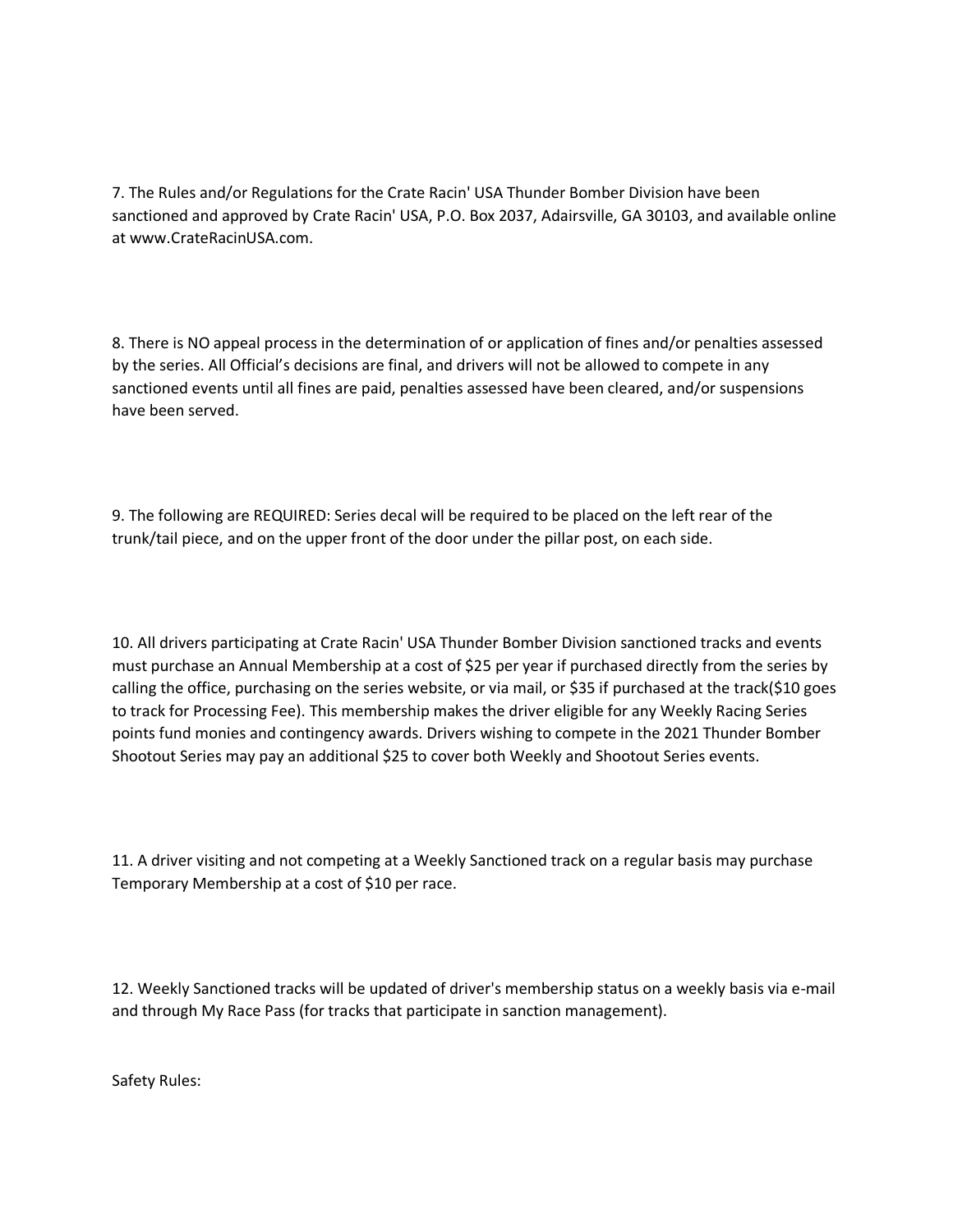1. Safety is the primary responsibility of the RACER!!

2. Series recommends Drivers have a SFI-Approved full fire suit (top and bottom), gloves, and shoes. Full Fire Suit (top and bottom or one-piece) is required (SFI rating optional, but highly recommended).

3. Snell rated SA2010 or SA2015 full-face helmet required.

4. Series recommends the use of a head and neck restraint system, but is not required.

5. All cars must have a fully charged fire 2 lb. extinguisher mounted within reach of the driver. Series recommends a 5 lb. halon system.

6. All cars must have a kill switch within easy reach of the driver, and clearly marked "Off" and "On".

7. All cars must have a quality fuel cell with roll over valve (check valve) in fuel cell vent.

8. Minimum three(3) inch wide, two(2) inch if using head and neck restraint, SFI-Approved five point safety belts, mounted securely to the roll cage. (Recommend belts be no more than two years old.)

9. Seats must be securely fastened to frame and or roll cage.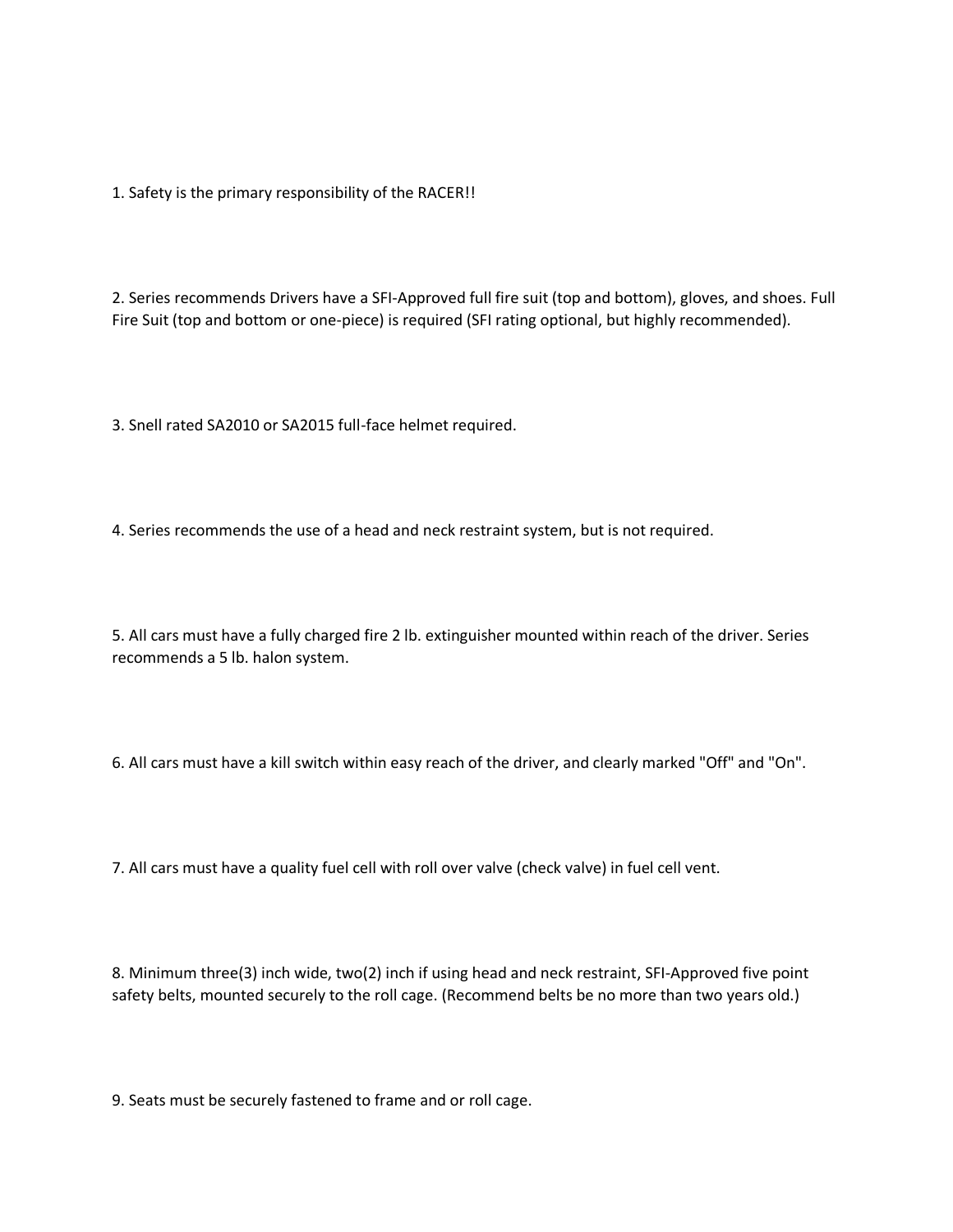10. Any pre-race technical/safety inspection and car or equipment is deemed unsafe by officials will result in not being allowed to compete. Official's decisions are final!

11. All track specific general safety rules or requirements will apply at all times to all participants (i.e. window nets, gloves, door plates, head and neck restraints, etc.) at that track.

12. NO two-way radios, cell phones, or other communication devices will be allowed. RaceCeiver is the ONLY communication device permitted. Drivers caught with any other communication device will be disqualified for that event (heat or feature).

13. Mirrors are allowed at discretion of track rules.

14. ALL weight/lead must be painted white and include the car number. Weight must be securely fastened to the car with a minimum two (2) 1/2" diameter bolts. No weight may be attached to the back bumper. Losing weight in any race (i.e. heat, b-main, feature) will result in disqualification for that event.

15. Cars must have legible numbers on both sides and on the roof.

Weight Rules

1. Car must weigh 3,200 pounds with driver after the race.

Tires, Wheels, and Brake Rules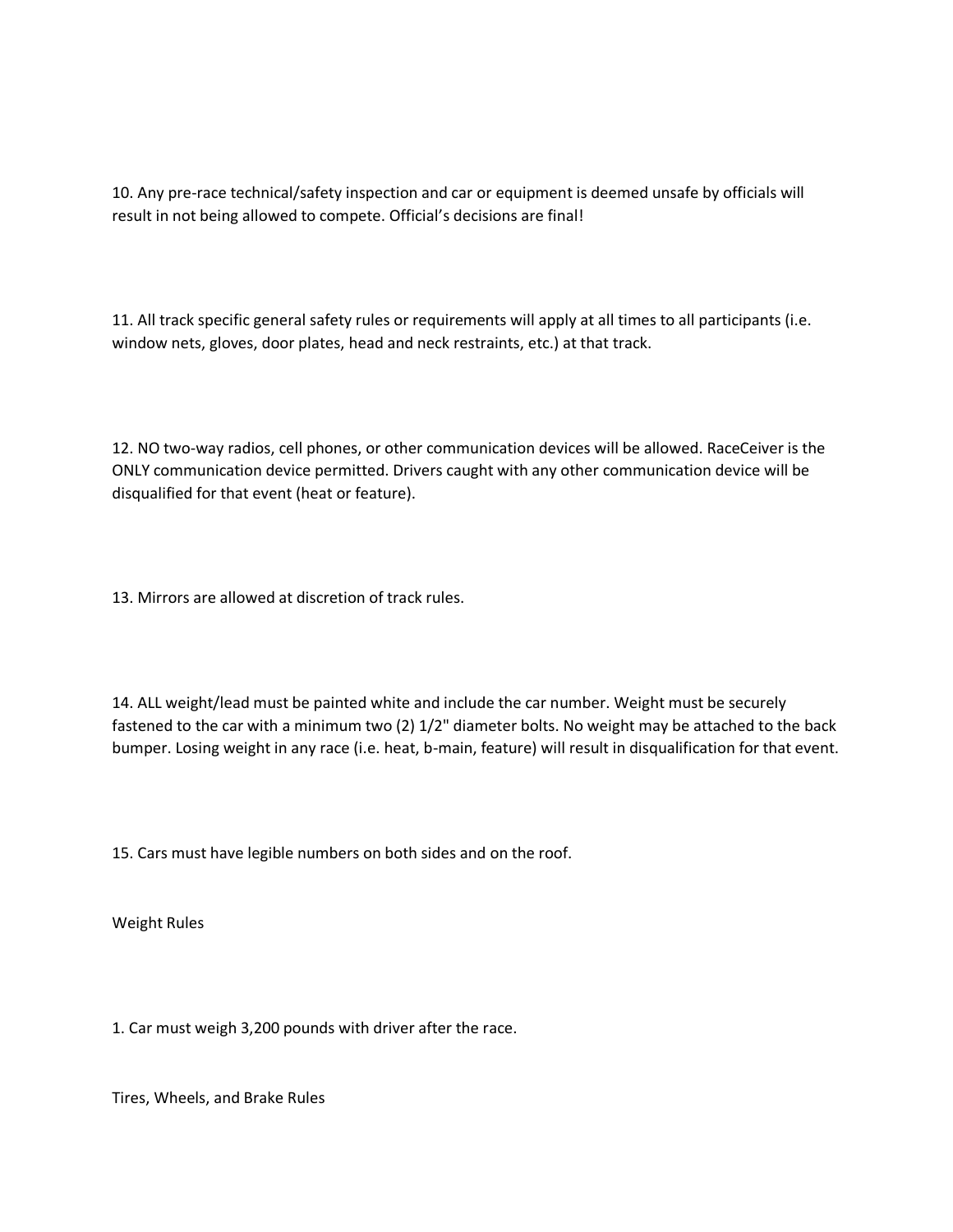1. 8" maximum wheels with .25" tolerance.

2. 14" or 15" - must be the same all the way around.

3. No aluminum wheels.

4. NO DOT racing tires. Any 70, 75, or 78 series street legal DOT series radial tires - NO direction or competition tires.

5. 8" towel city racing recap OK, but must punch minimum of 50.

6. Tires subject to lab samples at independent lab for softening or alteration. NO chemical treating or conditioning of tires!

7. May run beadlocks, but must face outside.

8. May run offset rims and wheel spacers.

9. Stock brakes and master cylinders. Must have 4 wheel working brakes after race.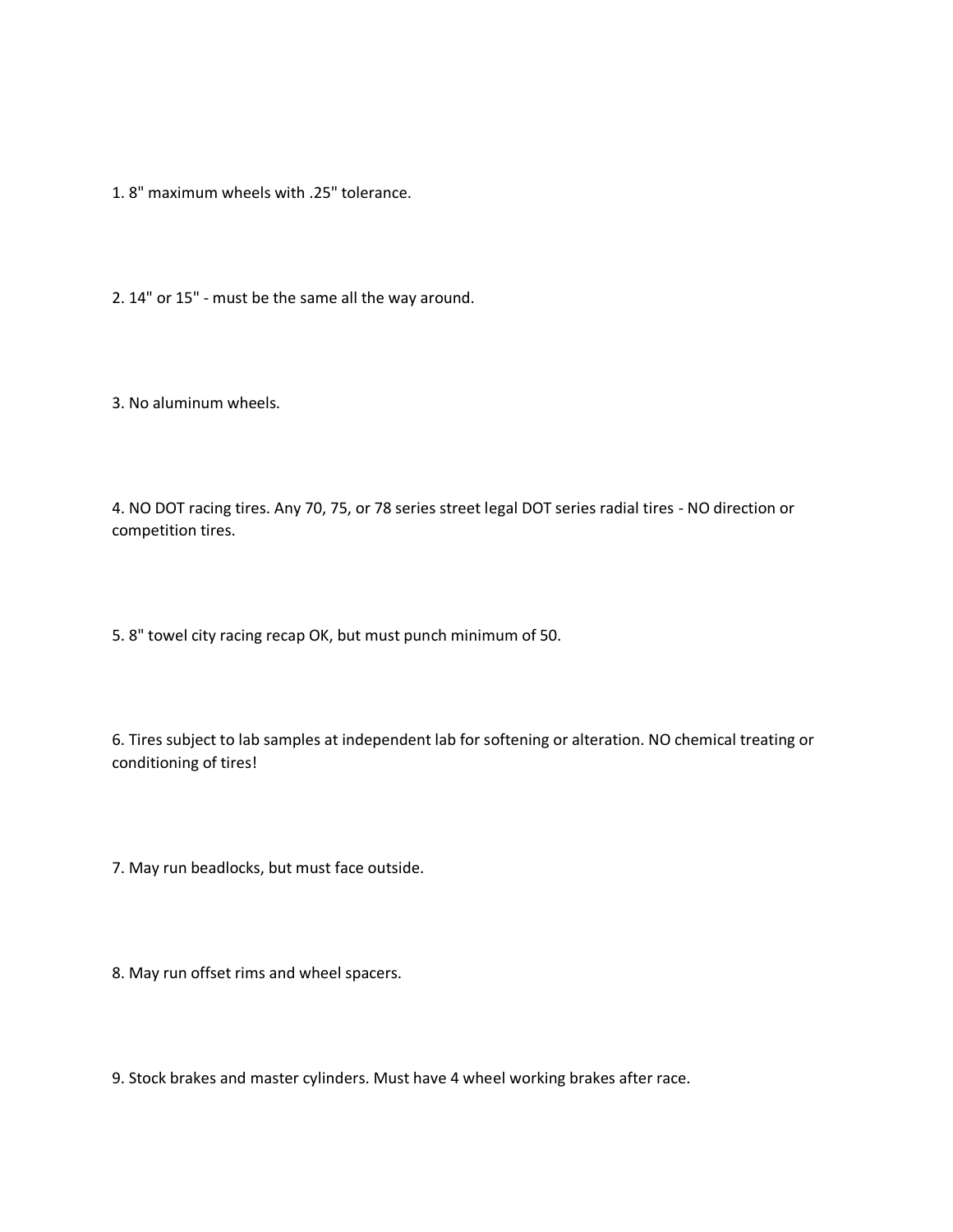10. OEM brake calipers only - no aluminum.

11. Dual master cylinder ok - adjusters ok.

Fan and Radiator Rules

1. Radiator must remain in stock location.

2. Aluminum radiator with fabricated brackets ok.

3. NO electric fans.

Exhaust/Header Rules

1. Headers are legal, but must exit parallel to the ground.

2. NO tri-y headers. NO H-pipes, and NO X-pipes.

3. No turn down on pipes (straight only).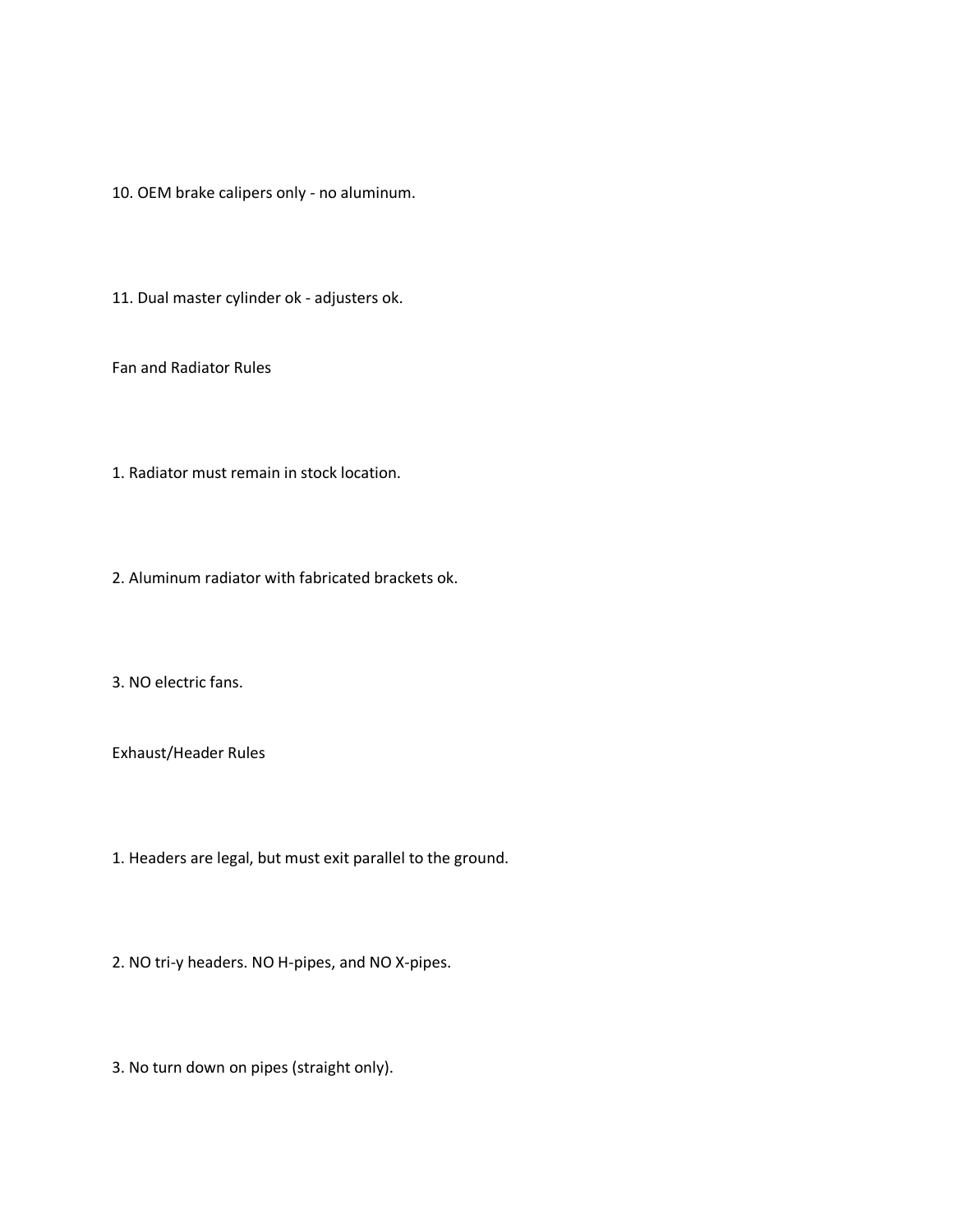4. No merged collectors.

5. No mufflers.

Fuel and Fuel Cell Rules

1. Fuel cell must be mounted securely inside trunk with firewall between driver and fuel cell.

2. MUST run pump gas or racing fuel. No Nitrous, oxygenated racing fuel or fuel additives.

3. Fuel Protest - Drivers may protest fuel. Protest fee is \$150. Acceptance Fee is \$150. Fuel samples must be sent to Blue Ridge Labs for testing.

4. Blue Ridge Labs is the official test facility for Crate Racin' USA and all lab results and official's decisions are Official and FINAL. Fuel will be tested for oxygenates, oxygenated racing fuel, and fuel additives.

Body Rules

1. Visual protest only.

2. Cars must be neat in appearance.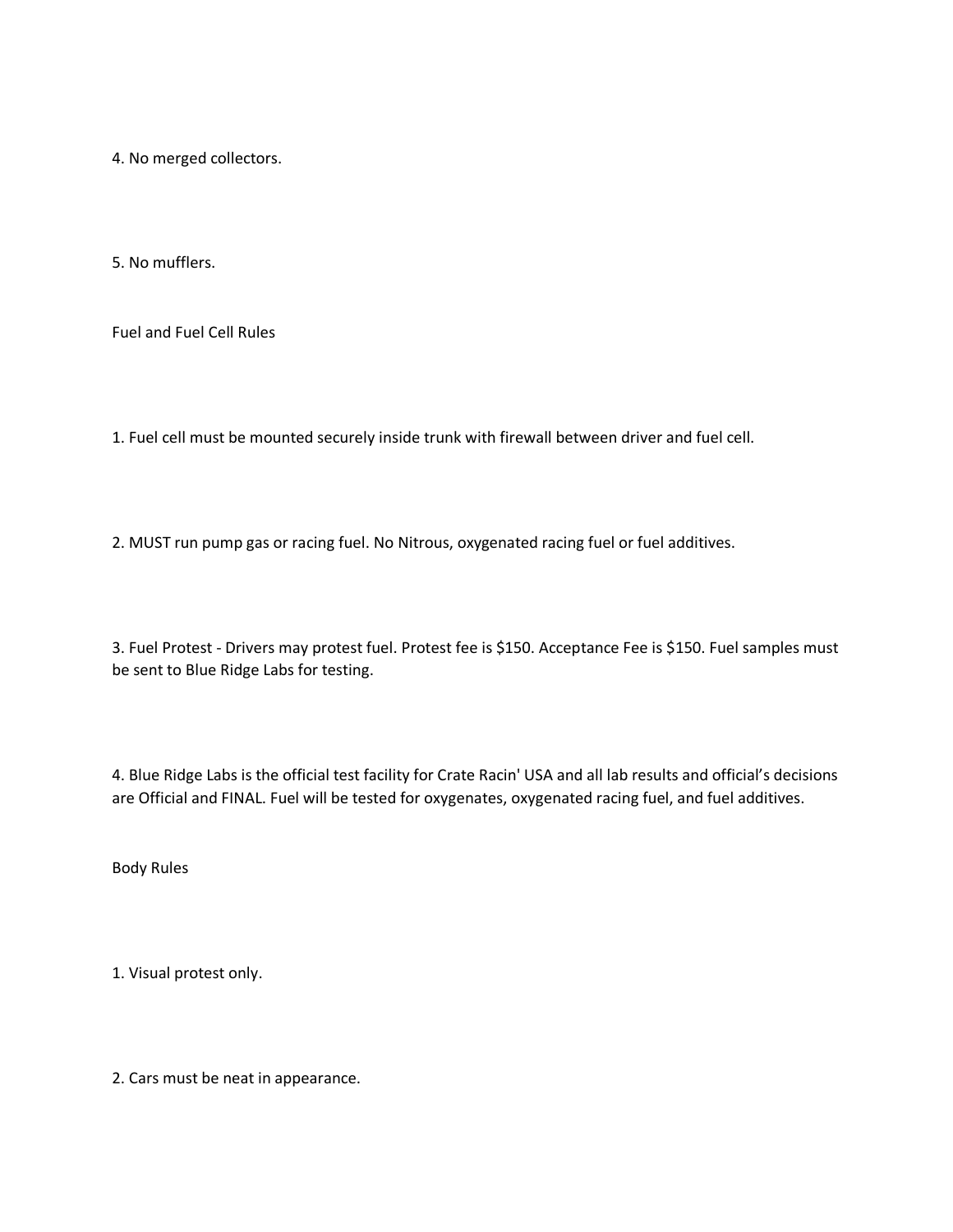3. No late model type noses or fender flares.

4. Must remain stock unless otherwise stated.

5. 1968 or newer American made car.

6. No station wagons, trucks, jeeps or convertibles.

7. No strut cars.

8. Rear of car must be closed. No holes or flaps.

9. Car must have a deck lid.

10. May make front fenders, doors, and rear fenders. Aluminum doors and fenders ok.

11. No side spoilers.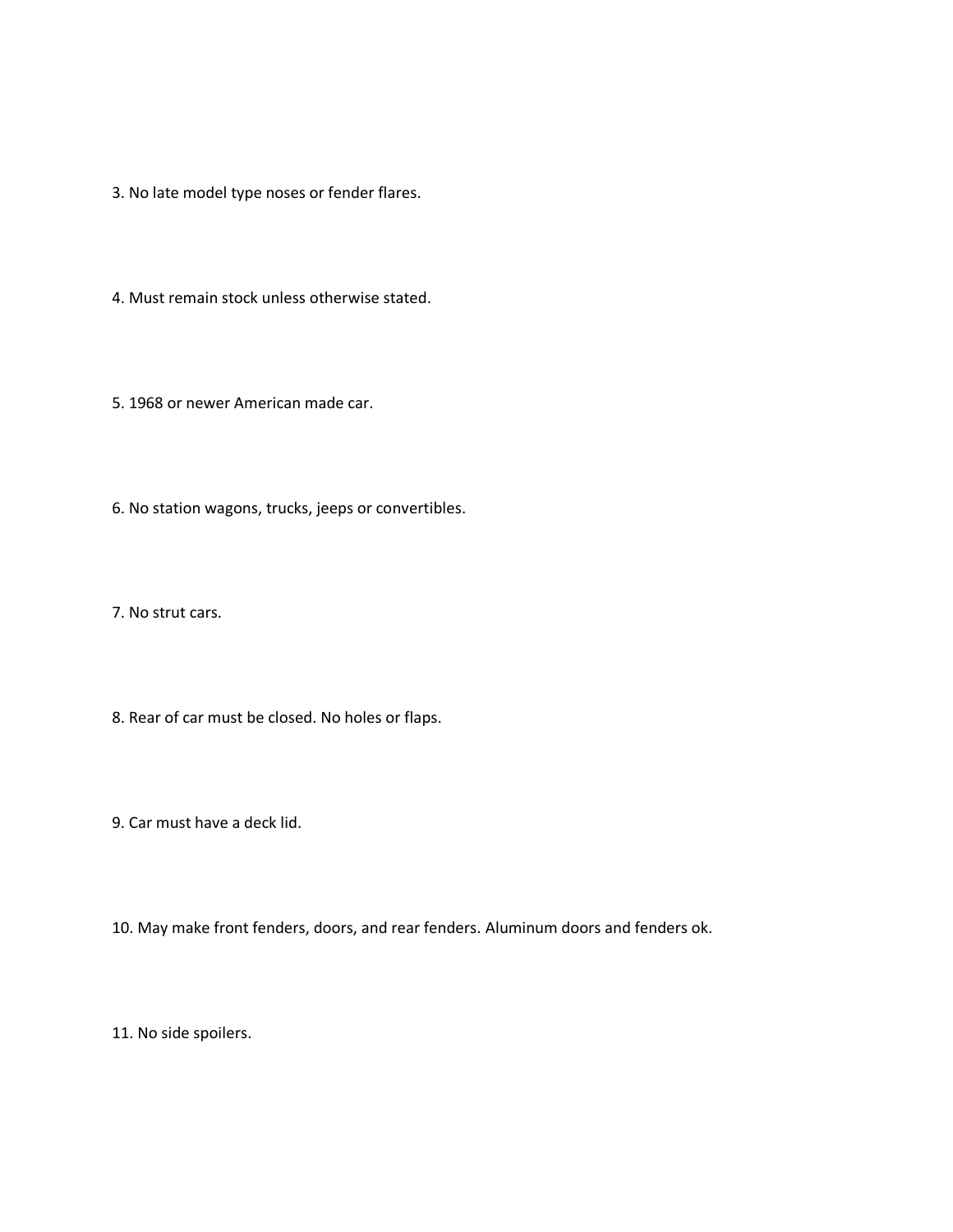12. Spoiler may not exceed 60" wide and no taller than 6". No spill plates, and no straps or spoiler supports of any type allowed.

13. Cannot exceed 48" from ground to the top of the rear spoiler.

14. May run any replacement roof, but must be a minimum of 48" x 50". NO slant roofs.

15. 13" minimum door and rear glass opening. For safety, MUST have 13" wide window opening on both left and right side in case driver needs to exit in an emergency.

16. Interior may be boxed in.

17. Front and rear bumpers required. Rubber nose is ok, but must be stock appearing. No cow scoop.

18. Bumper cannot extend past the quarter panel or must run a bumper cover.

19. Breather must be boxed in on all 4 corners, and cannot exceed 2" high. May NOT pull air from inside the car.

20. Front inside wheel wells can be cut or removed for clearance, but not excessive.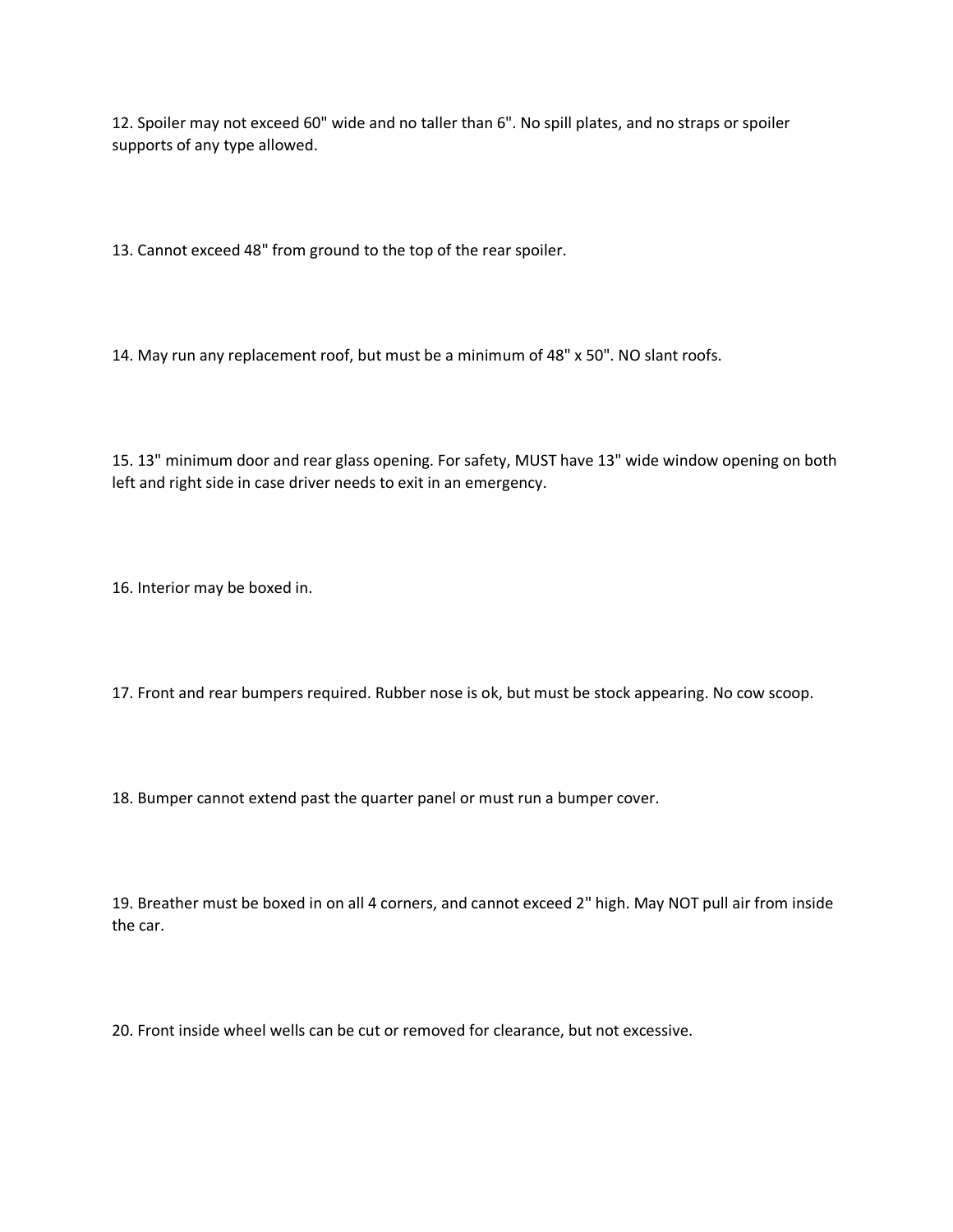21. ALL firewall holes must be covered. Must have stock firewall in original location, and firewall must extend to doors.

22. Must have stock floorpan in original location. Floorpan must extend to rear of driver's seat. Floorpan must go from frame rail to frame rail.

23. May replace dash with sheet metal. Interior metal must not be higher than dash.

24. Gutting hood and trunk are ok.

25. May use Lexan in rear side windows.

Wheelbase and Frame Rules

1. Frame must match make and model of car - 1" +/- tolerance allowed.

2. No shortening of frame. Must be stock. No x-ing or cutting of frame.

3. Length between spring eyes must be stock.

4. Wheelbase must match make and model - 1" tolerance.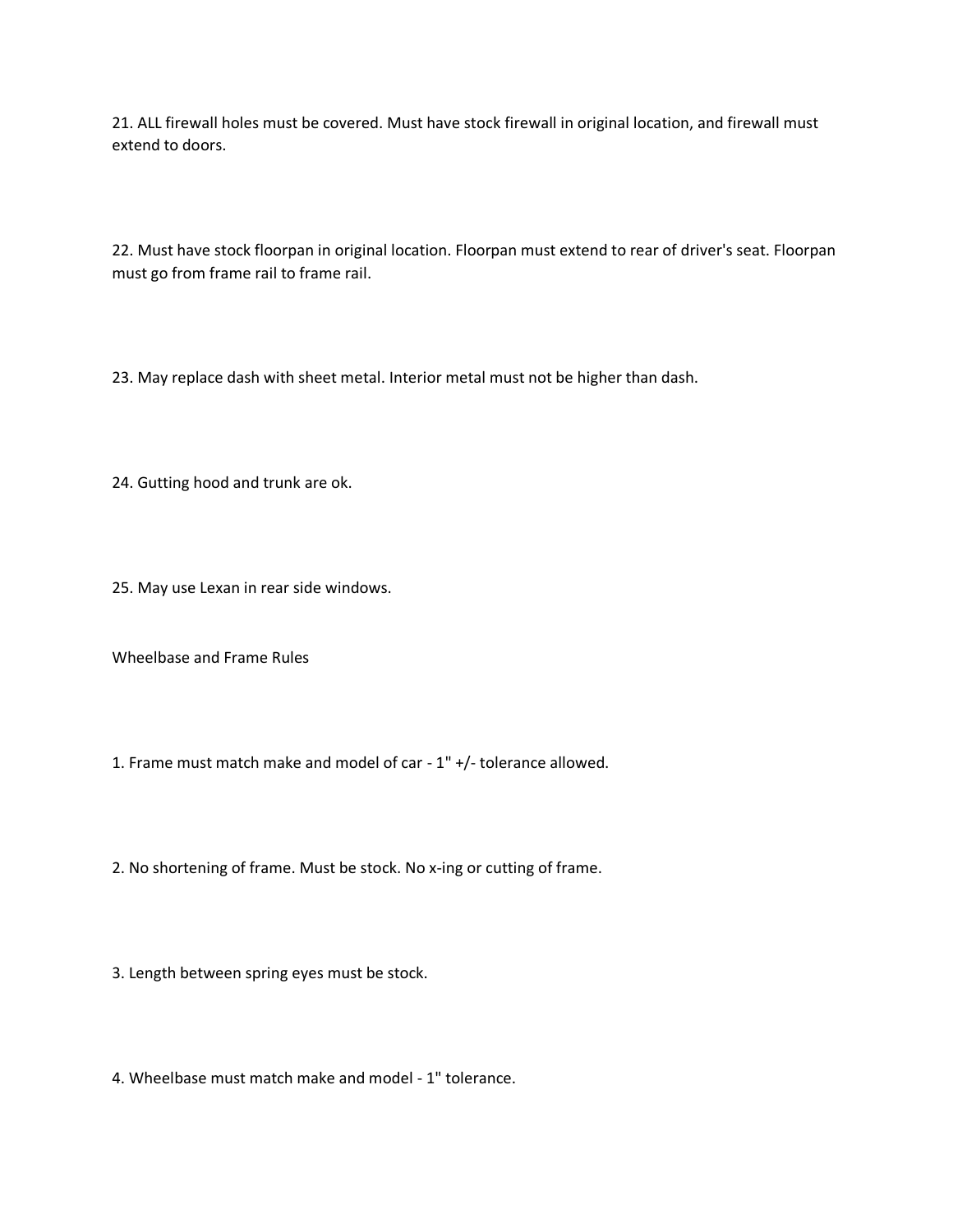5. Engine must remain in stock location. Aftermarket mounts ok.

Engine Rules

1. Bottom End

a. Any OEM stock size engine - 363 maximum - .060 over over bore maximum.

b. Repaired engine parts must be approved.

c. ARP Rod bolts OK, but must remain stock size - 3/8.

d. One piece rear seal block ok.

e. No high performance engines or special order parts.

f. Stock engine blocks only.

g. Must use stock replacement, low compression piston. Cannot cut top of piston.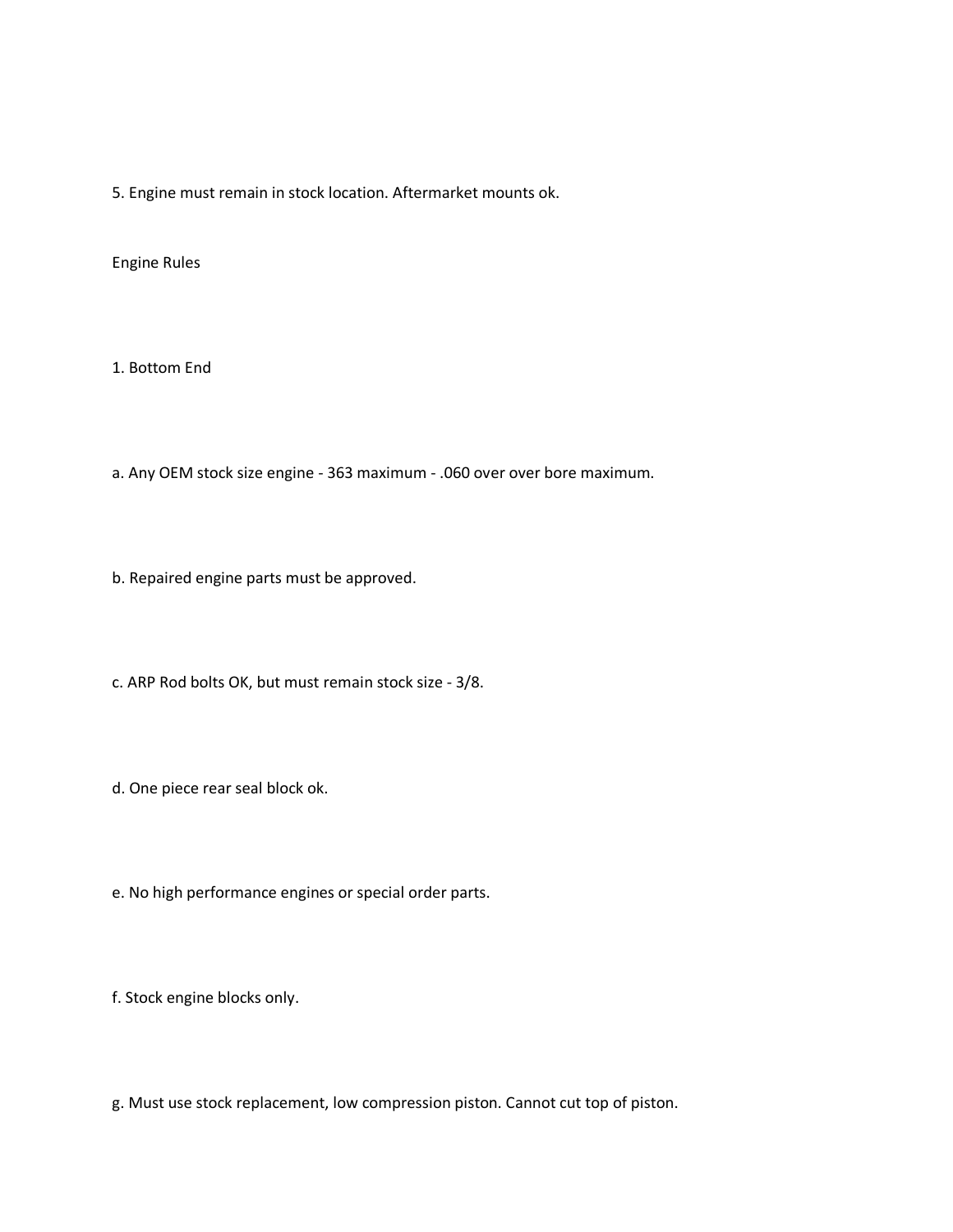h. No flat top, 4 eyebrow piston - must be dished.

i. Speedpro H423 DCP or H423 NCP replacement piston OK. No metric ring package.

j. Pistons must be at least .009" in block.

k. No bottoming of lifters.

l. Stock crankshaft.

m. No knife edging or lightening, etc.

n. Cast crank must weigh 48 lbs.

o. No stroke or destroke.

p. Journals may be turned no more than .060" Stock replacement bearings only.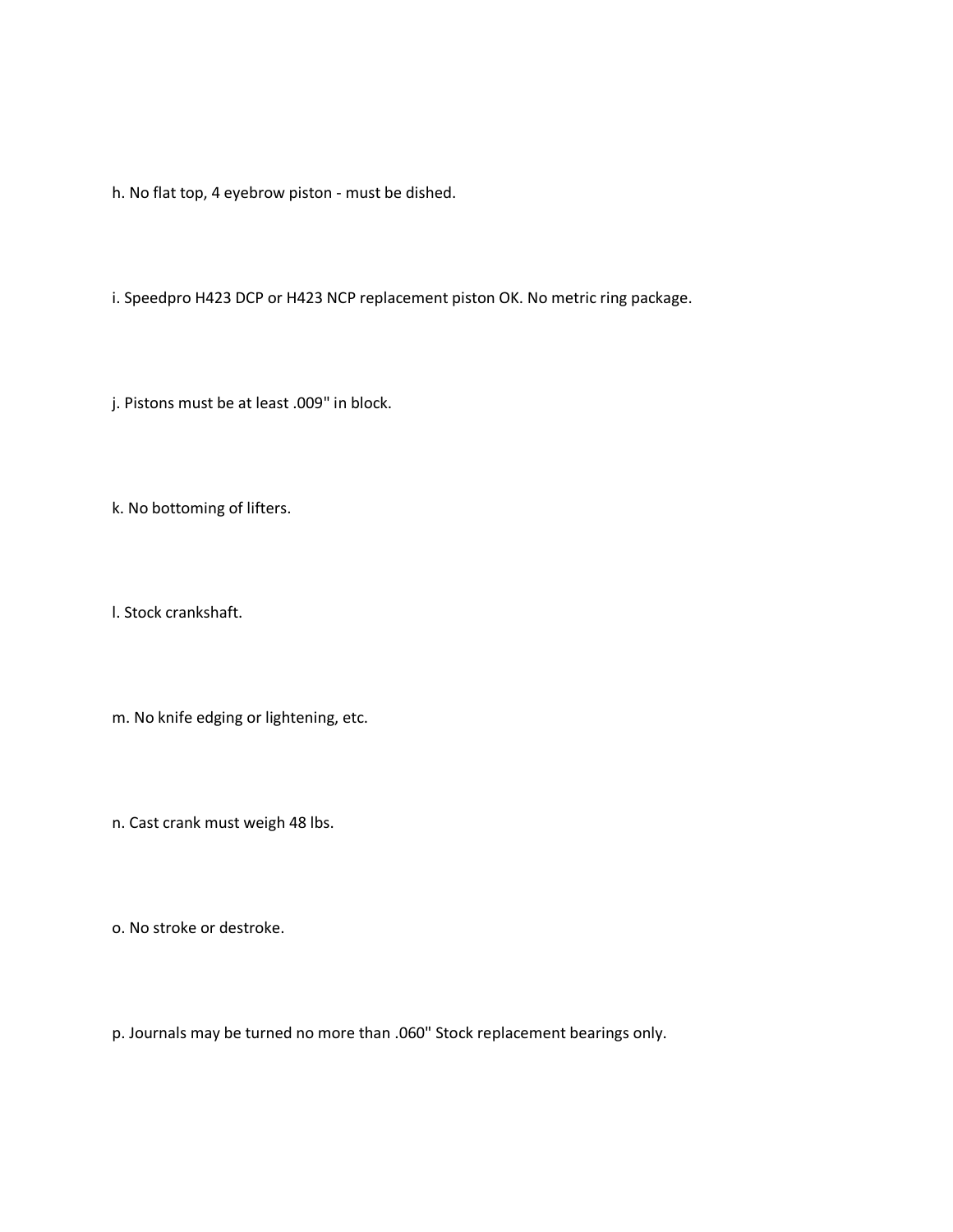q. Rod width may not be less than .940. No powder rods. Stock replacement bearings only.

r. Stock timing chain gear set or Cloyes C-3023X adjustable timing chain. No offset key ways.

s. Balancer - 6 3/4 by 1" - no machining.

t. May run racing pulleys - NO serpentine pulleys. V-belt racing pulleys ok.

u. Aluminum water pump allowed.

v. Aftermarket fuel pump & fuel rod ok.

w. Aftermarket power steering ok.

x. Two(2) piece timing covers ok.

y. No remote oil filter or evac systems.

2. Heads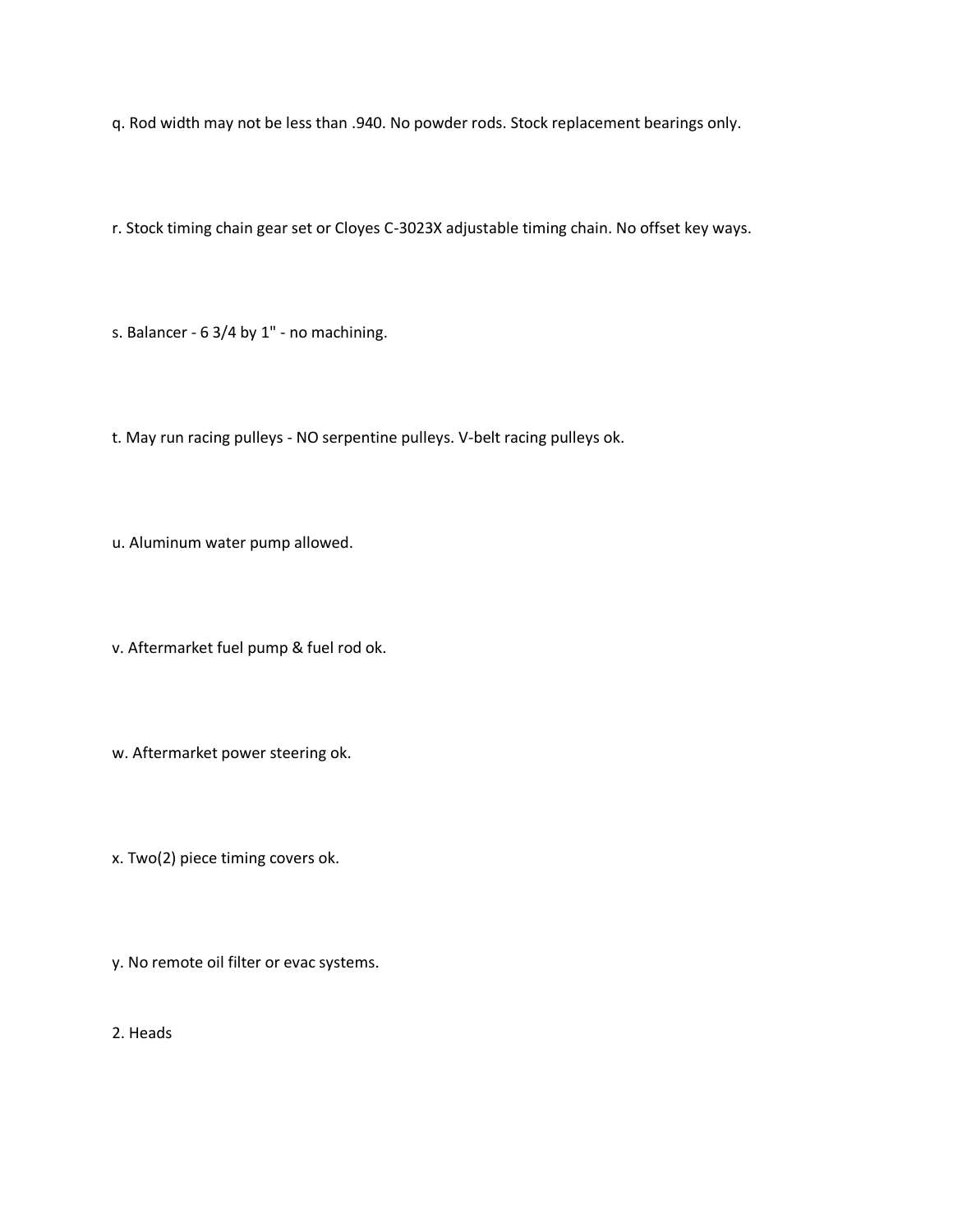a. Any open chamber head ok, but must meet the following criteria.

b. NO aftermarket heads.

c. May run stock replacement screw in studs or pin them.

d. May run aftermarket valve cover.

e. Heads cannot be less than 72 cc.

f. No angle milling.

g. Stock or stock replacement valve for make and model. Steel valves only. Stock stem diameter.

h. Valve springs can be Z28 springs.

i. Comp 742 retainers or stock allowed.

j. No cutting under 45 - no competition valve job - no 3 angle valve job.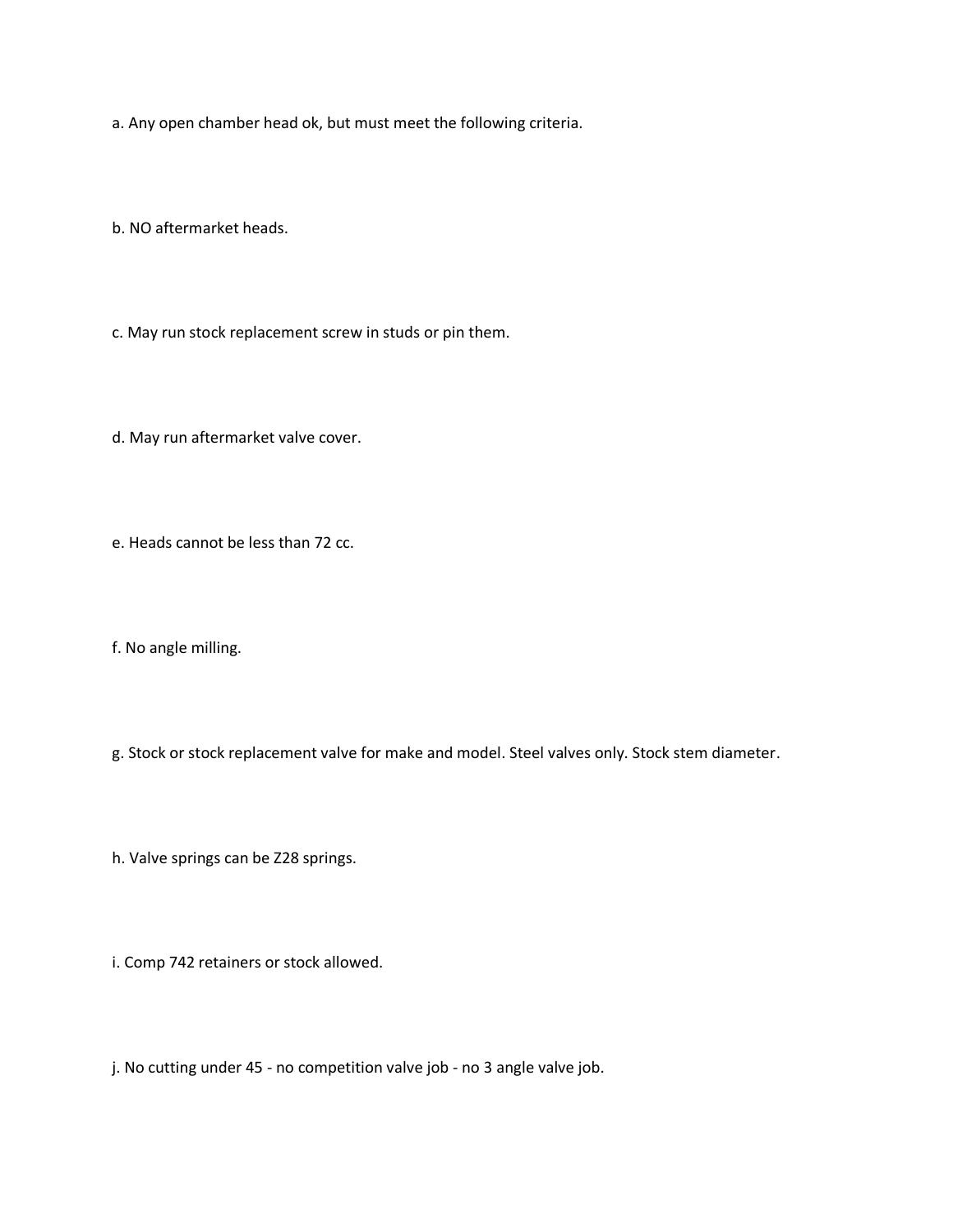k. Shims can be used under valve springs at a limit of .060 per spring.

l. May use offset locks, but not with shims.

m. Rocker arms must be stock or stock replacement. 1.5 maximum. No self aligning rocker arms.

n. No porting or polishing.

o. No Vortec parts.

3. Intakes

- a. Stock, cast iron. No aluminum intakes.
- b. No Holley pattern factory intakes.
- c. Must have vacuum fitting behind carburetor.

4. Carburetor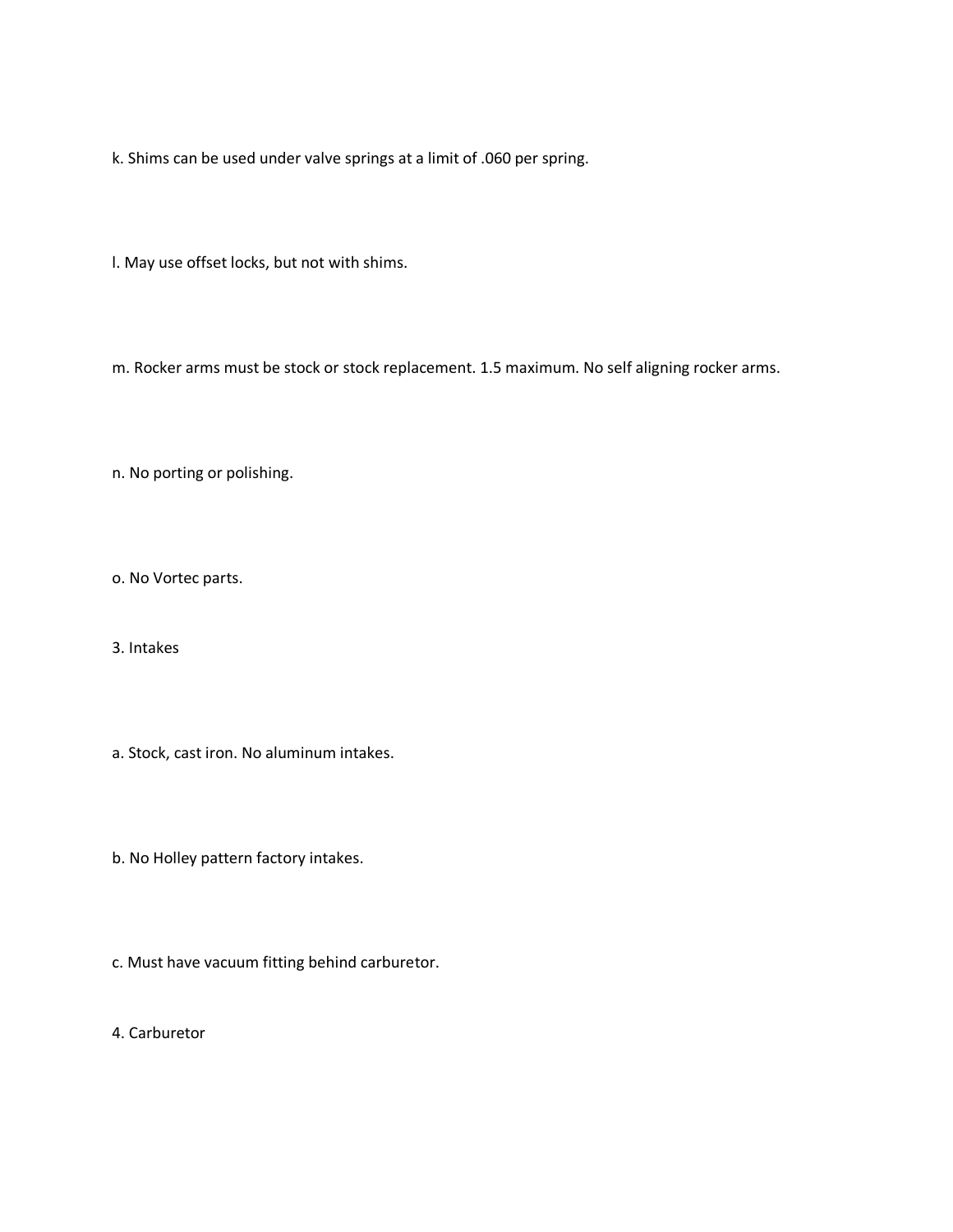a. Stock 2 or 4 barrel, conventional style only. No super bowls or individual cylinder tuning.

b. No modifications except choke flap removal.

c. No removal of choke horn.

d. 600 Holley - part #1850 ok. Must be box stock with Mr. Gasket adaptor part #1932. May use two(2) .070 gaskets maximum.

e. No heat shields around carburetor. Dust shield mounted to air filter base ok.

5. Cam

a. Stock timing chain or Cloyes C-3023X adjustable timing chain.

b. .390-.410 lift

c. 112 lobe seperation +/- 1 degree

d. Advancing or retarding the cam in car with adjustable timing ok.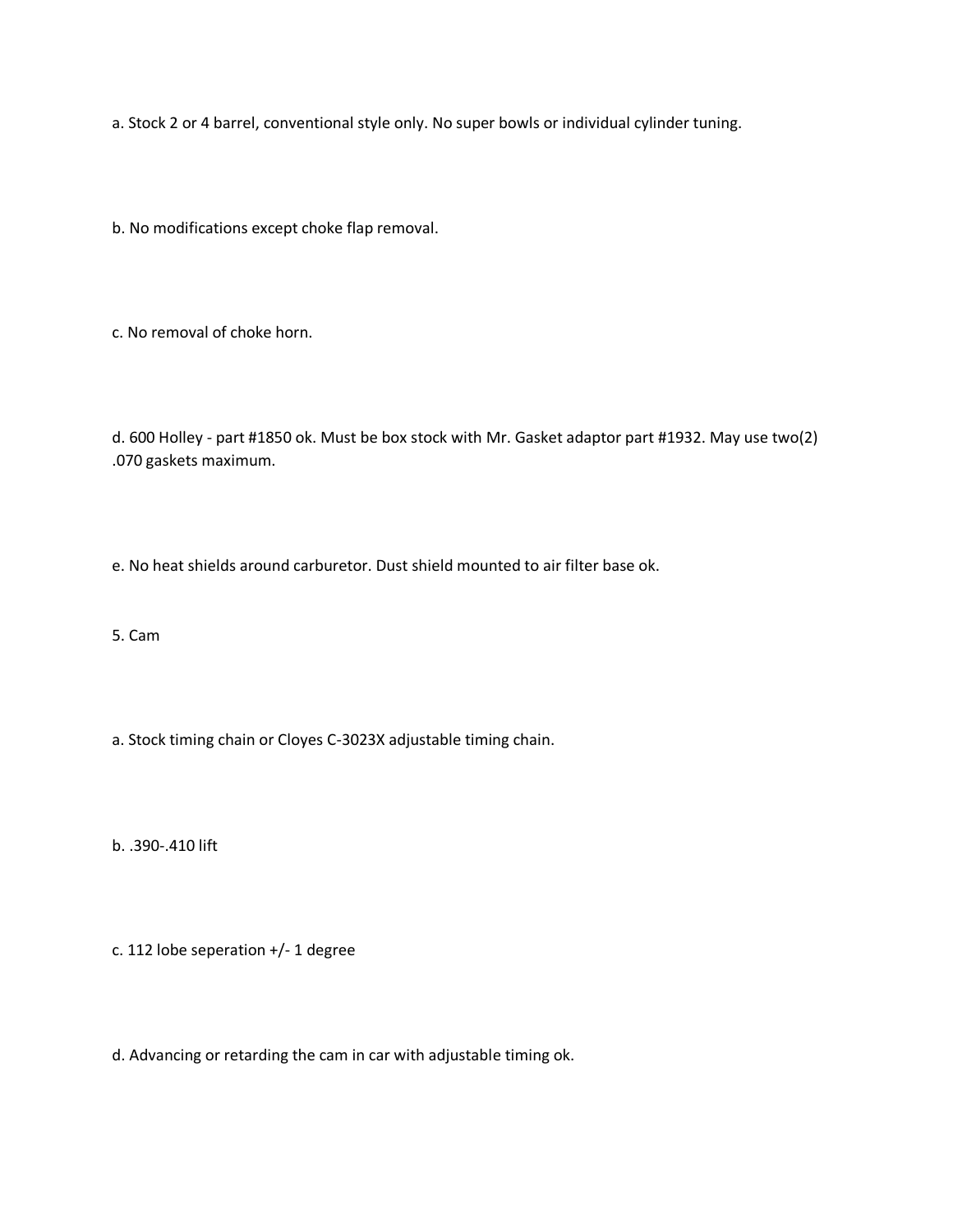- e. Cloyes C-3023X only no cam buttons.
- f. Stock cam or stock replacement cam only.
- g. Duration for intake + 2 degrees / 10 degrees.

h. .006 - 256 degrees

i. .050 - 195 degrees

j. .200 - 95 degrees

k. Duration for exhaust +2 degrees/ - 10 degrees

l. .006 - 261 degrees

m. .050 - 202 degrees

n. .200 - 106 degrees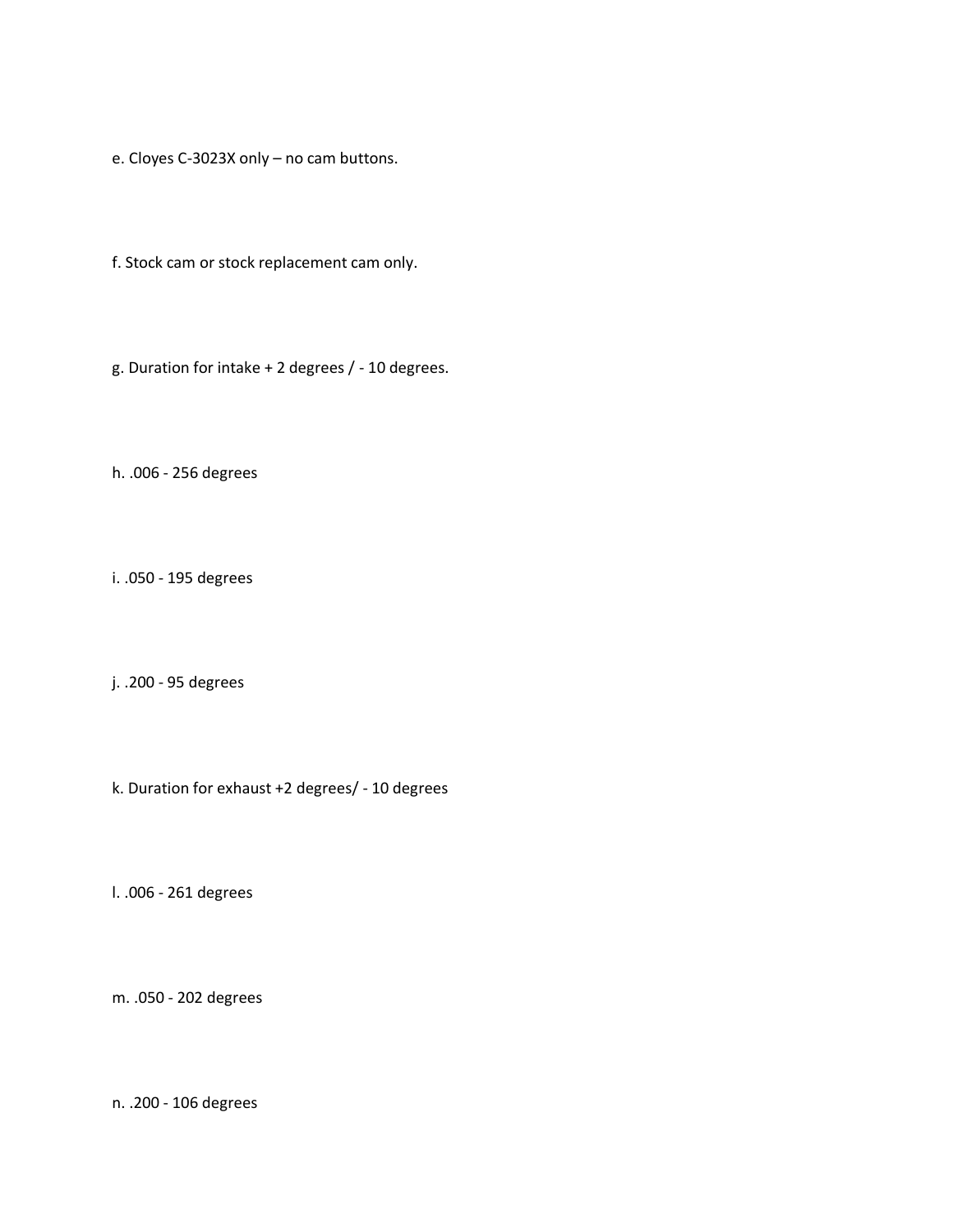o. Must have 18" vacuum at 1000 RPM

p. Hydraulic cam and lifters only.

q. Cams CS-274 sealed power and CCS-2 Melling and Comp Cam 12-105-3 are a stock produced cam and will be looked at with a little more variance. All custom ground cams will be required to meet the above specifications.

6. Flywheel and Clutch Assembly

a. Stock steel flywheel - 14 pounds minimum

b. Stock type clutch and pressure plate - minimum 10.5" (pressure plate 12 pound minimum).

c. May use hydraulic clutch.

Protest, Claim Rules and Procedures

1. Visual Protest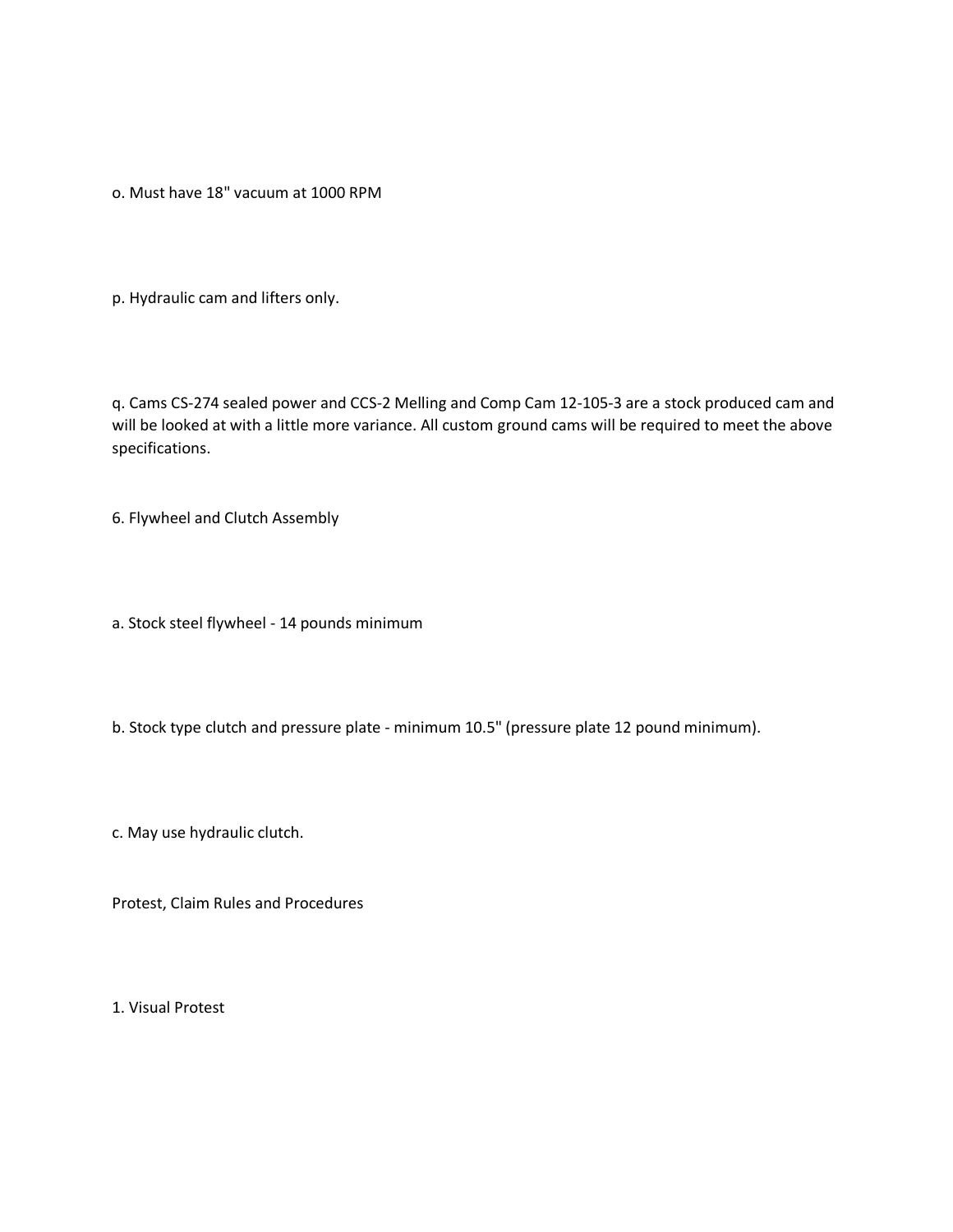a. Visual protests must be done within 5 minutes of completion of the Heat Race or Qualifying.

b. Visual protest fee - \$50 (non-refundable).

c. Driver must finish in Top 5 to do a visual protest, and can only protest car in front of you. No reverse protests!

d. If a car is found wrong as a result of visual protest, that car will be disqualified and have to start at the rear of the Heat Race or Feature Event (whichever is next).

e. Items found illegal in a visual protest must be corrected or weight penalty could be added for Heat Race of Feature.

f. Major violations could result in the car having to move up to a higher division.

g. Visual items CAN NOT be protested after the Feature.

2. Engine and Tire Protest

a. Bottom End - \$500

b. Protest Any 2 Items - \$300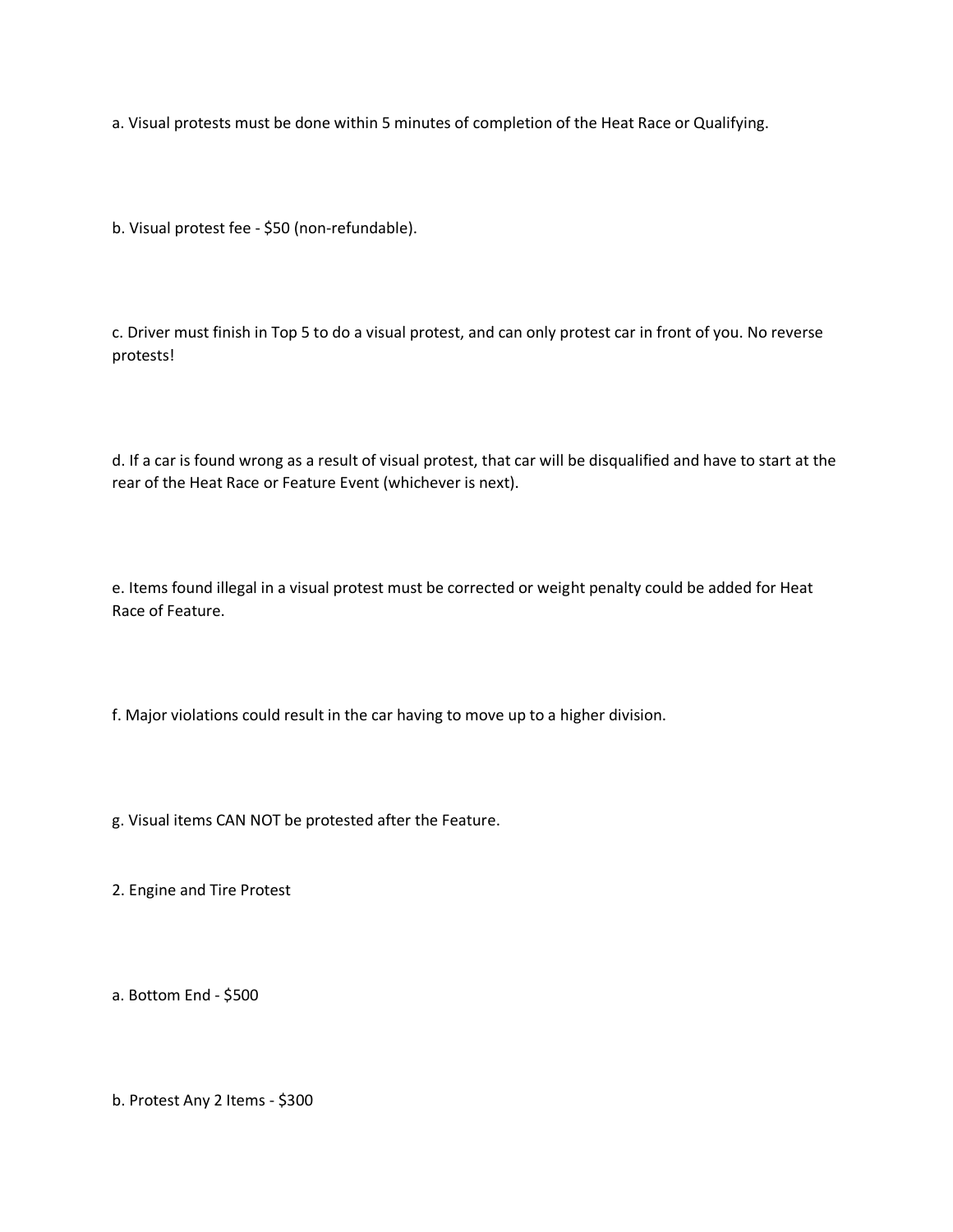c. Cam Protest - \$300, Track retains \$100

d. Transmission Protest - \$250. Acceptance fee - \$100. Track Keeps \$100

e. Refusal to tear down three(3) times during the season will result in driver being disqualified from competing in the division for the remainder of the season.

f. Tire Protest - \$125. Acceptance fee - \$125. Track keeps \$125.

3. Shock Protest Rule

a. Driver can only protest shocks from the car that finishes directly ahead of them.

b. Driver MUST finish in the Top 5 to protest shocks.

c. Driver can protest a maximum of two shocks, any combination of front and rear.

d. Shocks must be legal, certified CRUSA shocks.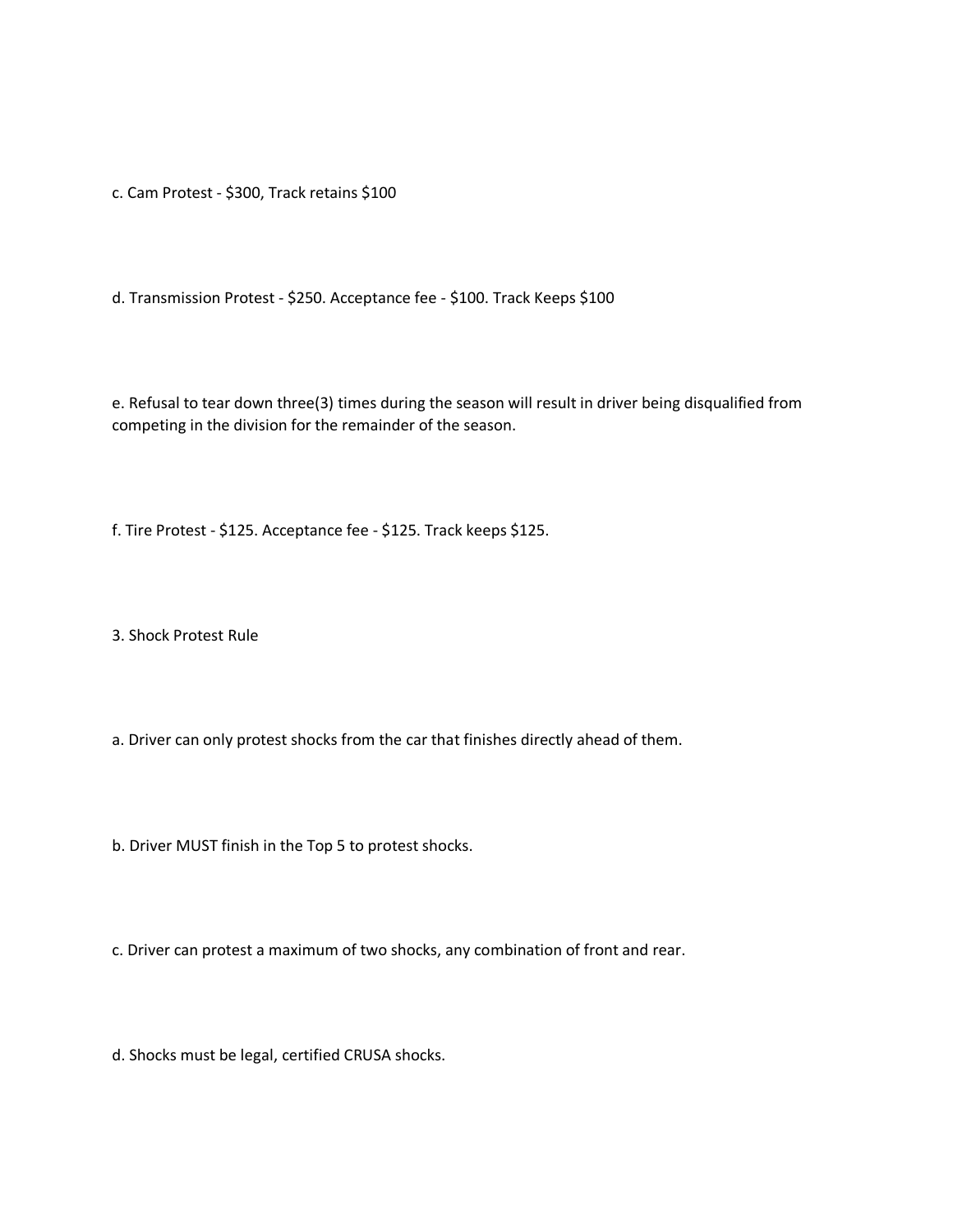e. Shocks may be sent to CRUSA for verification at Tech Official's discretion. Driver protesting shocks will be responsible for cost of shipping shocks to CRUSA and cost for verification.

f. Series Officials may confiscate and send shocks for verification at any time.

g. Shock protest = \$50 per shock, \$25 acceptance fee. Track retains \$25 per shock.

ALL Official's Decisions are FINAL, and Official's reserve the right to increase penalties, levy fines, and enforce suspensions at their discretion.

Ignition Rules

1. Stock type ignition.

- 2. Stock type distributor only. No billet, no circuit board distributor.
- 3. No high performance distributor or high performance parts.

4. No altering firing order.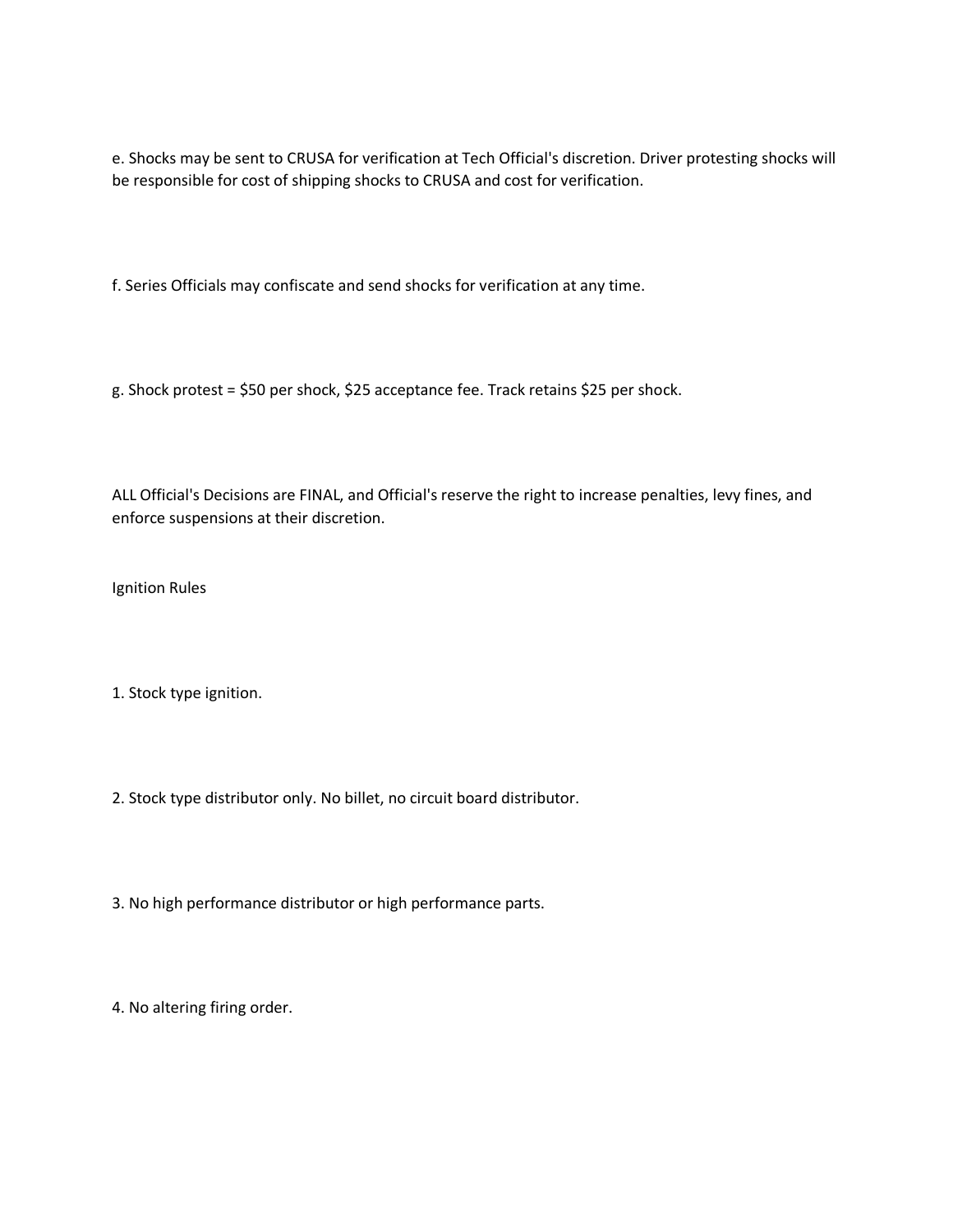5. No boxes.

Transmission Rules

1. Must be stock with all working forward and reverse gears.

2. May run 350 or 400 turbo automatic with OEM working torque converter, stock type and 11" minimum.

3. May run transmission cooler.

4. No power glides.

5. Aftermarket throw out bearing ok.

6. No lightning of gears.

7. Three(3) speed straight drive, cast iron transmission with all working gears.

8. Straight drive transmission cars must have blow proof bell housing or scatter shield - 1/8 steel.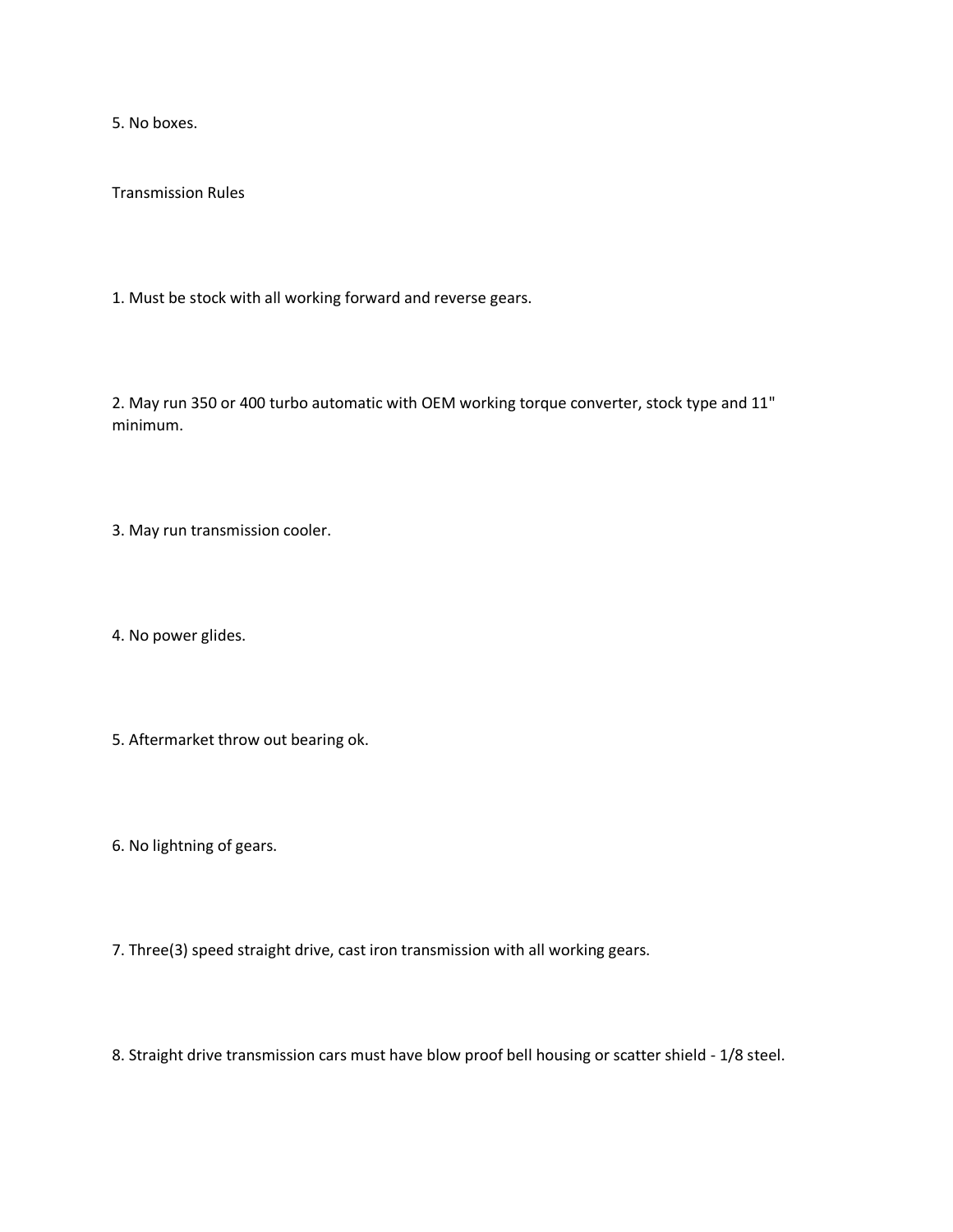9. May use hydraulic clutch.

Drive Shaft Rules

1. Must be stock for model of car or may run 2" driveshaft.

2. No carbon fiber and no aluminum drive shafts.

3. "U" or square type safety loop on front of drive shaft assembly is required.

Rear End Rules

1. GM 10 or 12 bolt GM housing rear-end.

2. 9" Ford or 9" Ford floater ok. 9" Ford mounting points must be stock type with NO adjustability. 4 1/2" maximum - 3 1/2" minimum from center of the axle tube to center of trailing arm bolt. (ANY ADDITIONAL HOLES MUST BE BLOCKED OFF).

3. Rear shocks must be in stock location on top. Bottom mount can be moved.

4. May run aftermarket axles. No ball spline axles.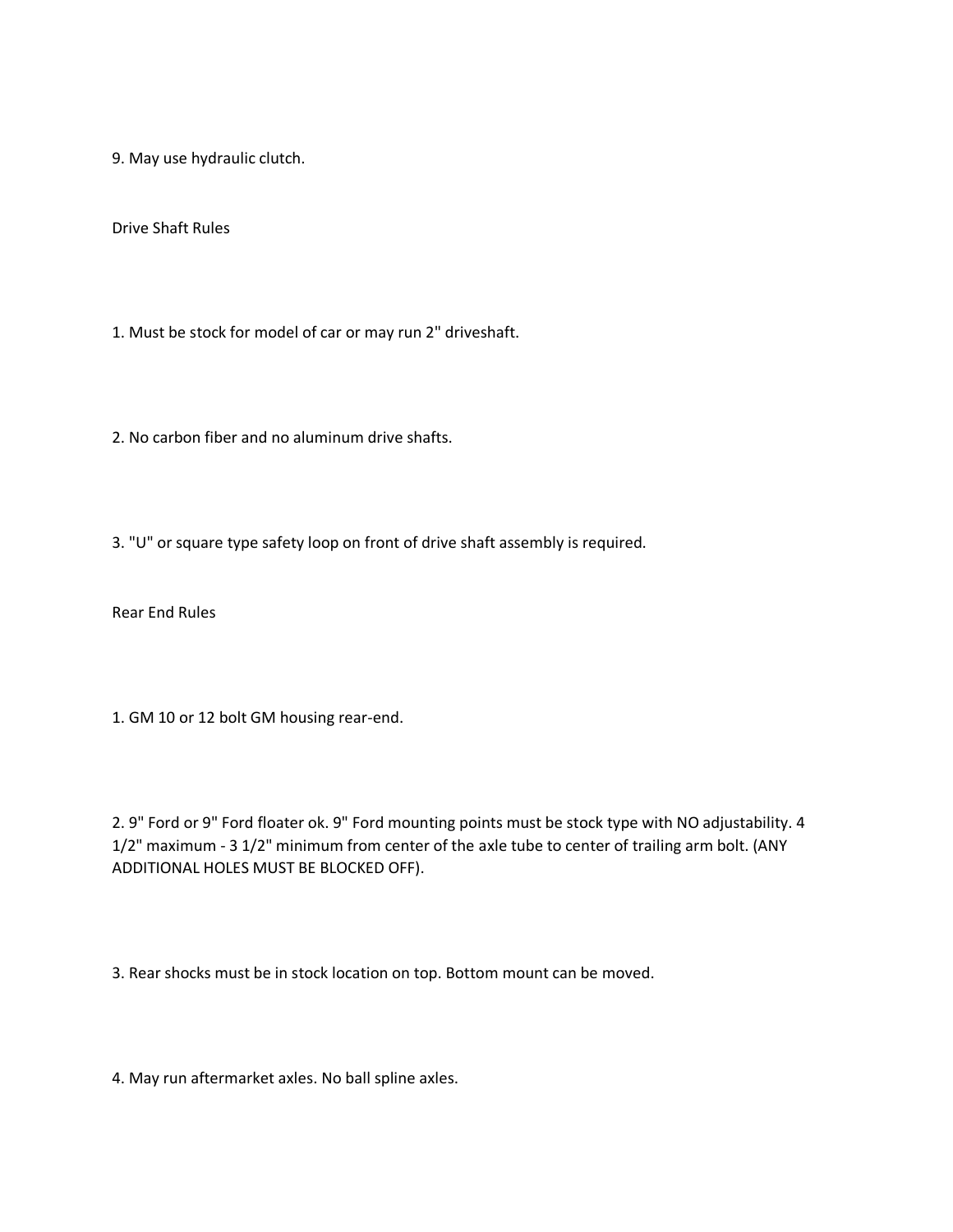5. Any gear ratio allowed.

6. Locked or limited slip rear ends allowed.

7. Full spools ok (no scalloped).

8. No gun drilled axles.

9. No gun drilled rotors or scalloped rotors.

10. No lightning of any parts.

11. All components must be made of steel.

12. Disc brakes ok - doesn't have to match model of car.

13. Can cut top of trailing arms for pinion angle.

Suspension Rules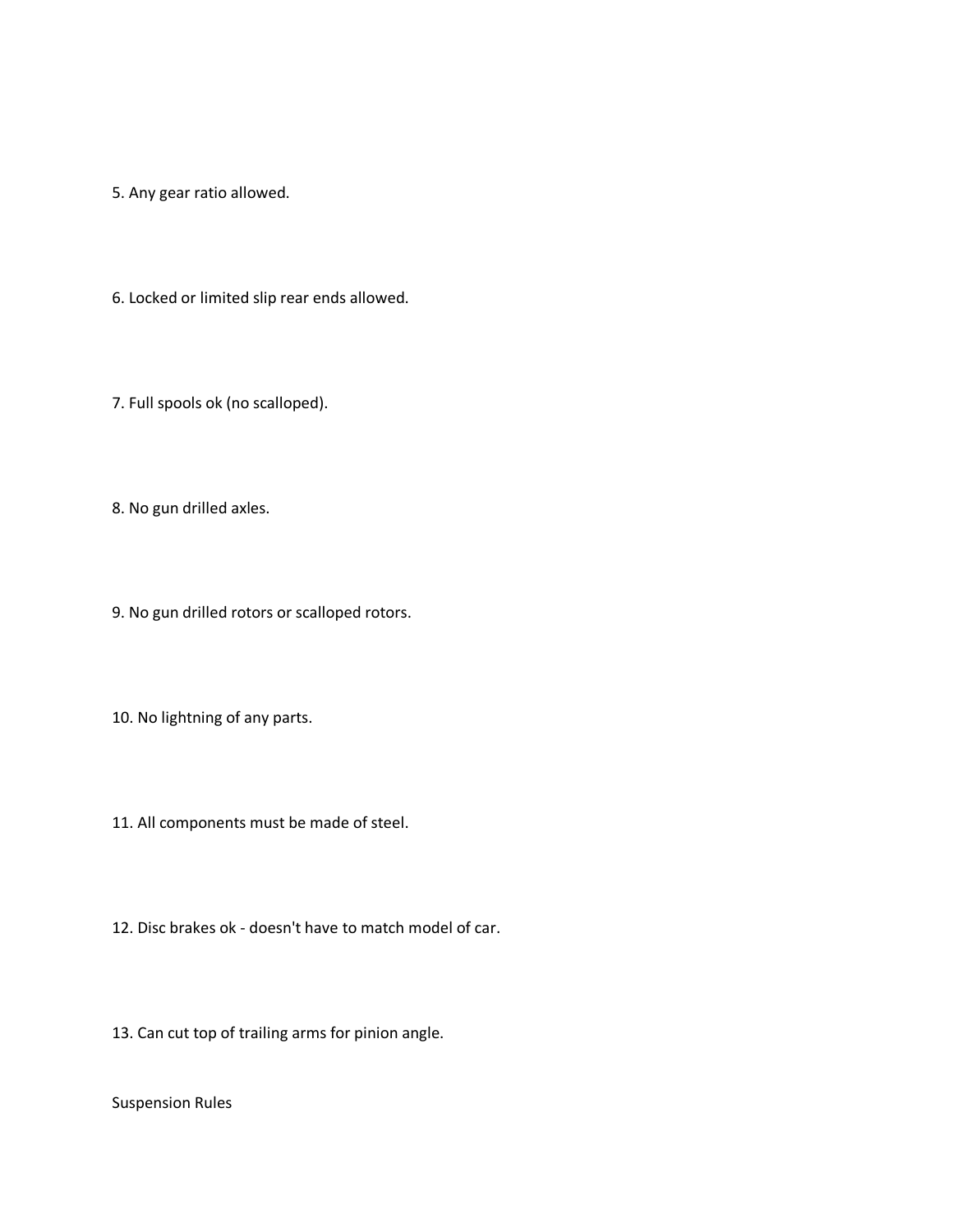1. NO traction control devices of ANY type allowed.

2. Suspension must be stock unless otherwise stated

3. May run racing springs with adjustable buckets.

4. Front shocks must be in stock location. May move 3 inches maximum for travel, no angle change. Rear shocks must be in stock location on top, bottom mount can be moved.

5. No heim joints on any shocks.

6. Top A-frame can be cut or move top mounting perch.

7. No adjustable blocks - 4" of lowering blocks maximum.

8. Tube type A-arm on top only ok - non adjustable - screw in ball joints on top ok. Ball joint must be mounted on top of Aframe (no QA-1) non rebuildable (1/4 inch tolerance).

9. Can use heavy duty OEM steering and suspension parts.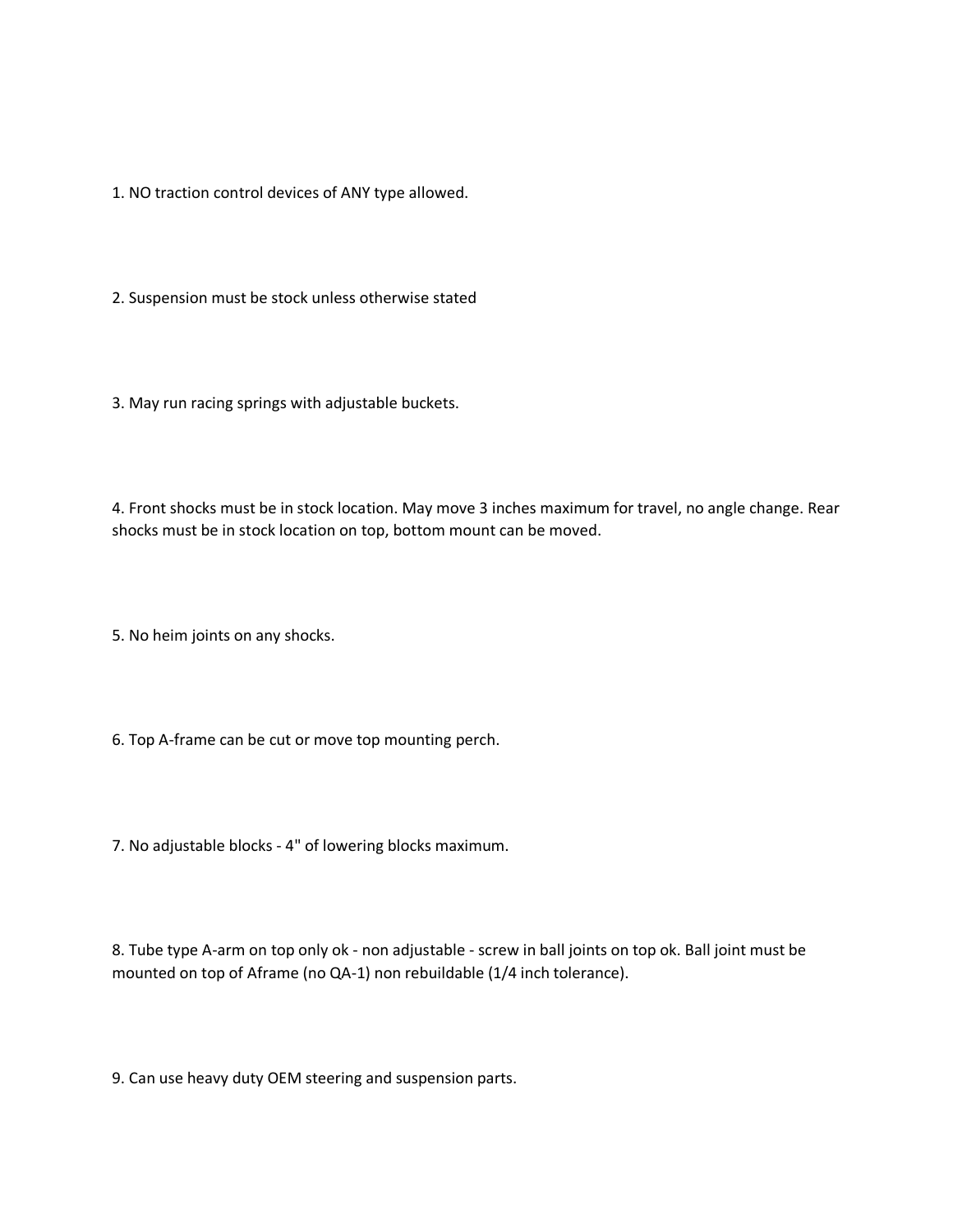10. Leaf or coil springs can be changed to stronger leaf or coil of the same type.

11. Cutting of coil spring allowed - rear shims on coils are ok.

12. Adjustable or non-adjustable spring buckets ok.

13. Adjustable buckets in rear ok.

14. All mounting/hook up points on chassis must be in stock location.

15. Cannot change angle of rear shock.

16. Top trailing arm may be cut for pinion angle only.

17. Leaf spring cars may adjust perches for pinion angle.

18. May adjust rear shackles.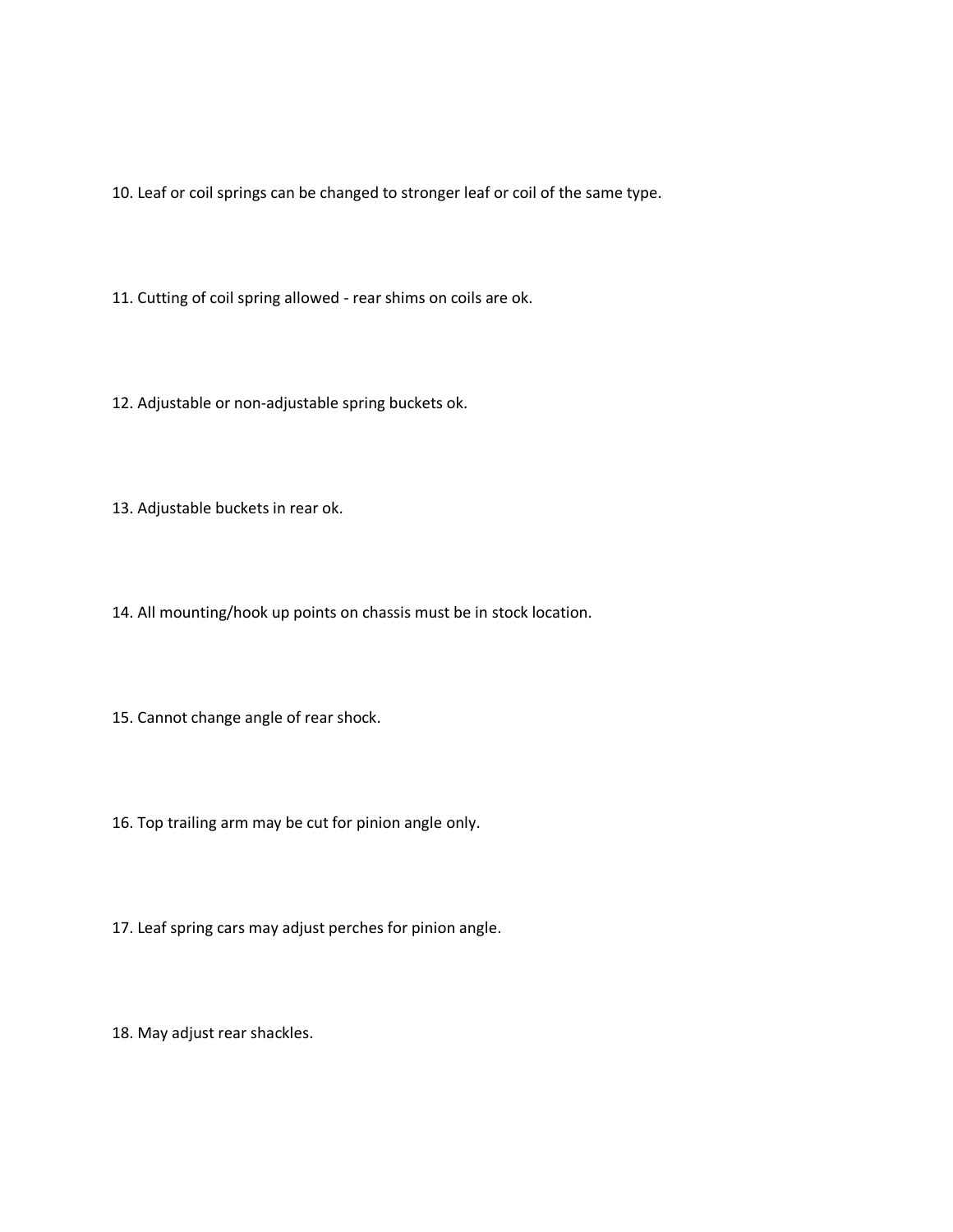19. Aftermarket bushing in A-frames and trailing arms ok but may not swivel.

20. Effective April 1, 2021 - MUST Run Crate Racin' USA Certified and Labeled Bilstein AK1043 front shocks and AK1044 or AK 1050 rear shocks. NO EXCEPTIONS! Discounts available for member drivers. Contact the CRUSA Office at (678)719-8888 for order information.

21. Shocks must remain in stock location. May move for travel only - no angle change.

22. No heim joints on any shocks.

Fines, Penalties, and Suspensions:

1. Pre-Race Technical Violation (s): Any technical violation (s) discovered during pre-race technical inspection, the driver will be notified of violation (s), and car must be fully in compliance before allowed to compete.

2. Chemical Alteration of Tire (s): Any driver found to have chemically altered a tire will be subject to the following penalties:

a. Disqualification from event and no CRUSA points or Thunder Bomber Shootout points.

b. Forfeiture of tire if deemed illegal.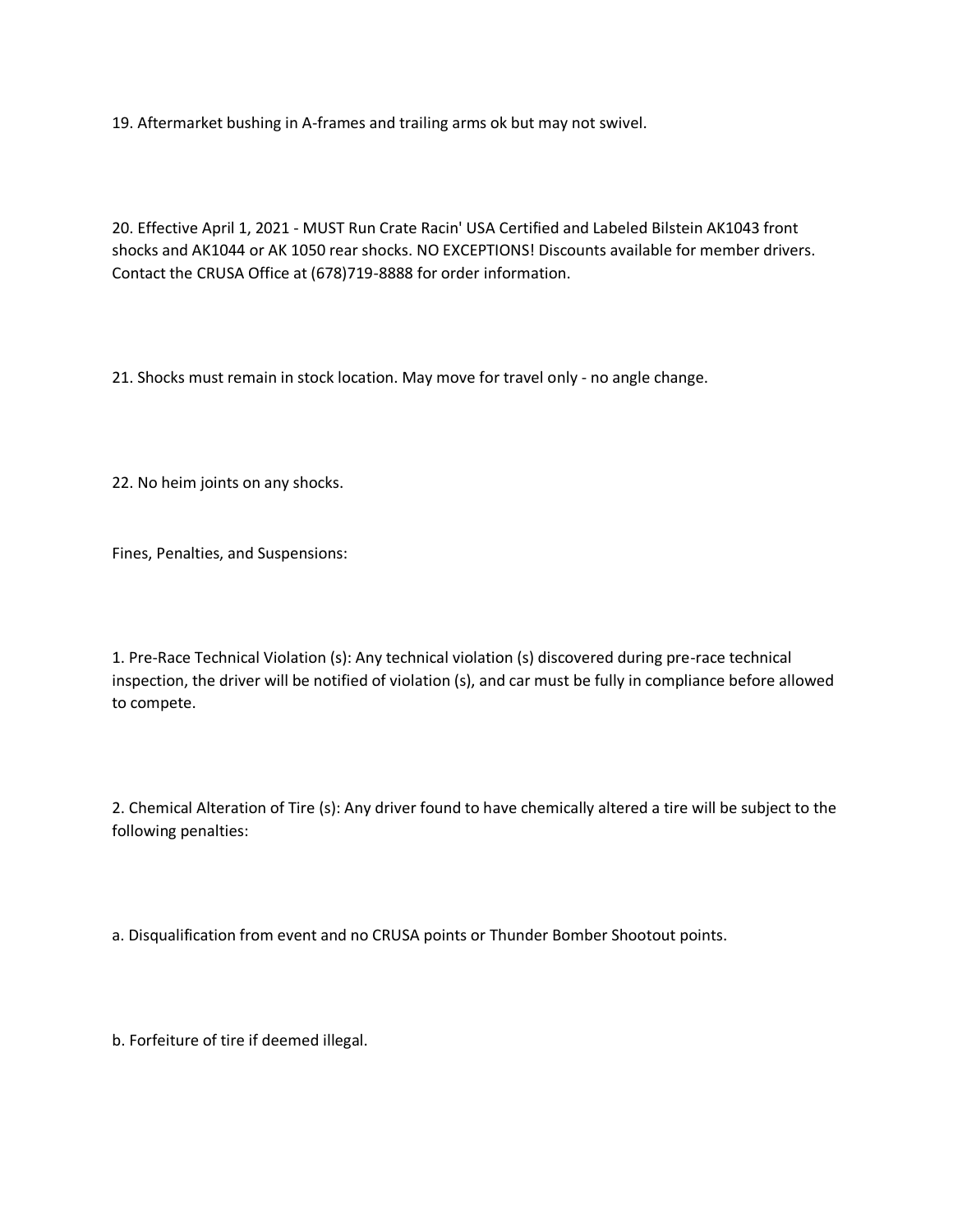c. Penalties could be increased

3. Legality of Part (s): Any question concerning legality of part (s) by CRUSA or track technical inspector, the part (s) in question will be confiscated and sent to Chevrolet Performance or CRUSA for further inspection. The finish for this race will be held until legality of part is determined. Points, monies, and finish will be adjusted in the event of a disqualification. Any parts deemed illegal will be confiscated. Failure to allow confiscation of any part will be penalized the same as an inside the sealing system engine infraction and penalized accordingly.

4. By entering and/or competing in any Crate Racin' USA sanctioned event, drivers, car owners, and team members waive any right to file an appeal. All official's decisions are final.

5. All decisions of series officials and/or the promoter regarding the application or interpretation of the rules, and the scoring of finishing positions shall be non-litigable. All participants agree that they will not initiate any legal action against Crate Racin' USA, LLC, the promoter, or officials to challenge any decision, to seek monetary damages, to seek injunctive relief, or to seek any kind of legal remedy. Any such legal action pursued by a participant which violates this provision, the participant (driver) and/or owner expressly agrees to reimburse Crate Racin' USA, LLC for all its attorney fees and costs in defending against such legal action.

6. By signing the annual membership/registration agreement, participants agree that they will comply with the written rules and procedures of Crate Racin' USA, LLC. If the participant breaches this membership/registration agreement, he or she will be liable for actual and liquidated damages sustained by Crate Racin' USA, LLC.

Code of Conduct and Conduct Penalties: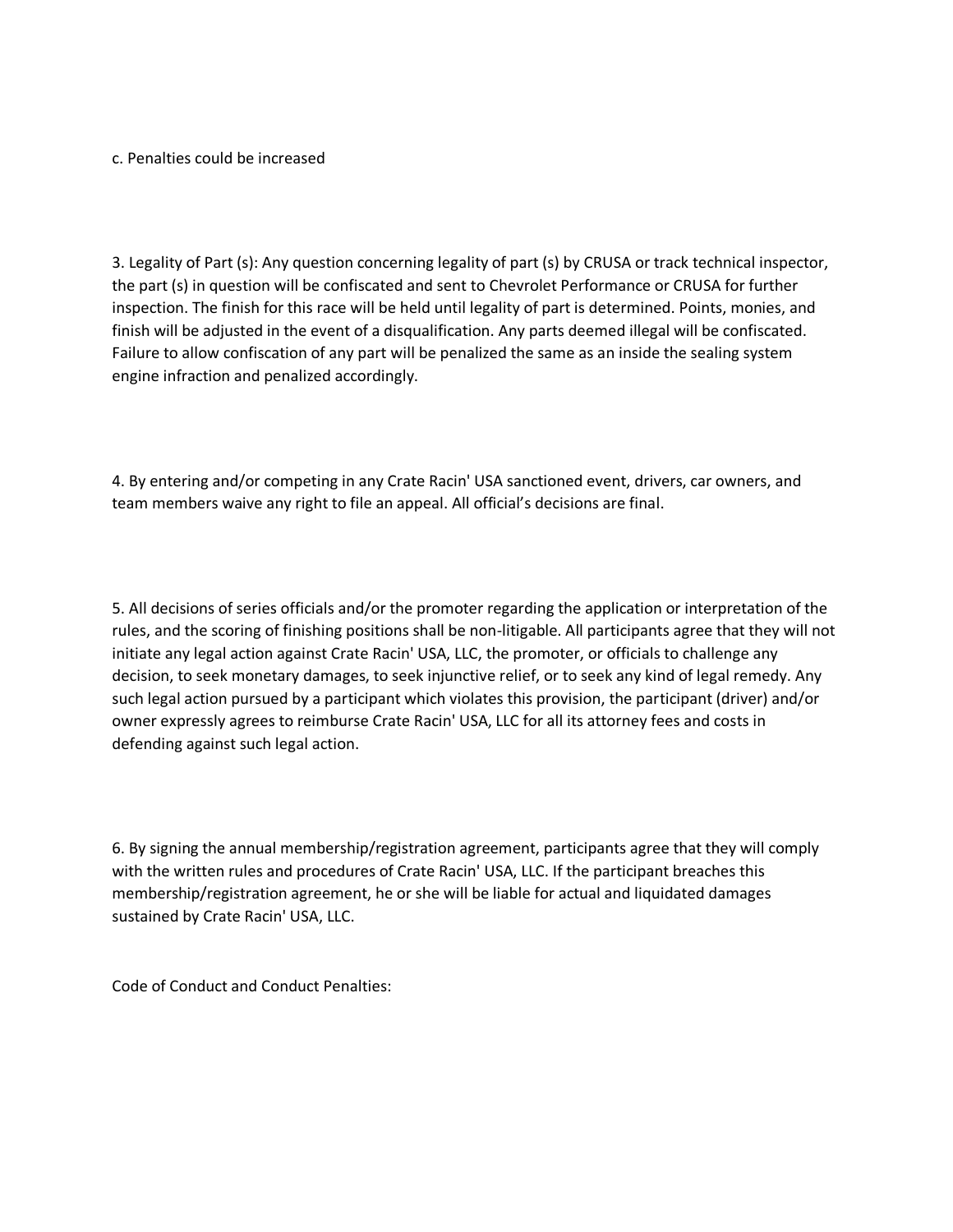1. Drivers, car owners, and teams are to always conduct themselves in and orderly and professional manner while competing at any CRUSA sanctioned event. Series director will judge incidents of conduct accordingly and use the following criteria to assess any penalties upon a driver, car owner, or race team as necessary.

2. Driver will be notified of penalties that have been levied by the series director. All series director's decisions are final.

3. Series director may choose to levy monetary fines, suspension from sanctioned events, and deduct points as deemed necessary by the rules infraction or actions taken by a driver at any time. Series and tracks reserve the right to enforce or levy fines, points penalties, require changes, or suspension from competition for any actions deemed detrimental to the sport, series, or track. This includes, but is not limited to, social media posts, and/or derogatory or distasteful statements/slogans/photos/graphics on cars or any other driver related material visible to the public (i.e. helmets or driver's suits, trailer or transporter, etc.).

4. Series will adhere to, and uphold any suspension levied on a driver by a specific track. If a driver has been suspended or barred from entering the property, that will be upheld by the series. Series and sanctioned event do not overrule a track's decision to refuse entry to any driver, car owner, or crew member.

5. NOTE: These rules are not intended to eliminate competition or accidental contact. However, they are intended and may be used to penalize deliberate contact and/or over-driving or deemed deliberate acts of aggression towards other drivers.

6. No driver will be allowed to compete/participate while under the influence of any alcoholic beverage or illegal/controlled substances. If a driver is found to be participating in such a manner, that driver will be immediately suspended and removed from competing.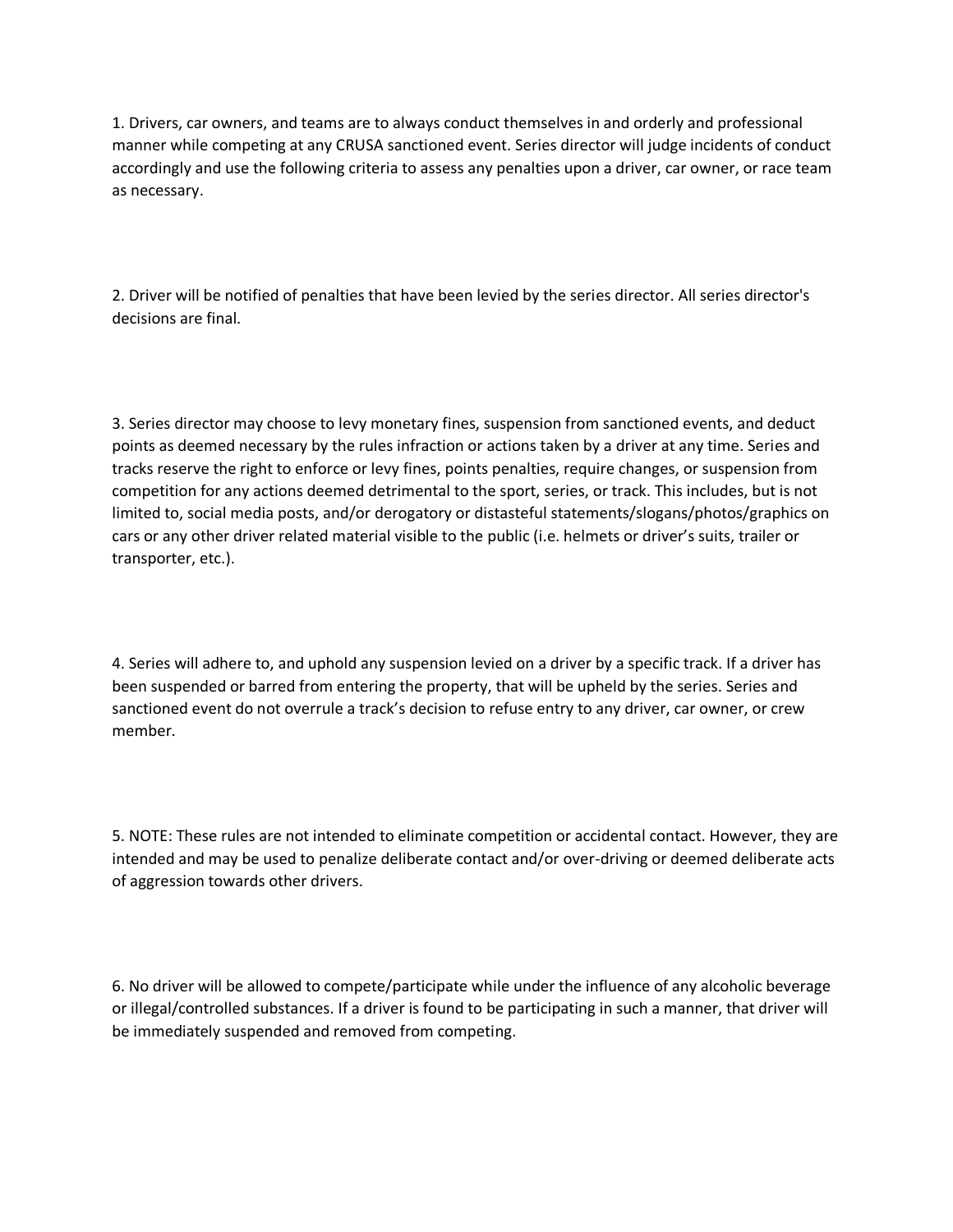7. Any competitor that verbally abuses a series or track official by using profane and/or disrespectful language is subject to a fine of \$100 for the first offense. A \$300 fine, one-race suspension, and loss of points for the second offense. After a second offense, driver is subject to 30-day or longer suspension and loss of points as determined by officials.

8. Any physical confrontation, either on the track or in the pit area, will result in the aggressor (s) being suspended for one race, loss of points, and \$300 fine for the first offense. A second offense will result in the driver being suspended for the remainder of the seasons, and a \$500 fine.

9. Any driver who enters another driver's pit area, or approaches another driver's car on the speedway, will be deemed the aggressor. Away from either driver's pit area, both drivers will be considered aggressors. Drivers should be aware that they are responsible for any member of their race team, and the above penalties will apply to the driver concerned even if the

driver is not directly involved.

10. In the event of a felony conviction of a driver, team member, or team sponsor, disciplinary action could be a minimum of a 365-day ban from the series beginning with the date of the conviction or the date of the completion of any incarceration to said conviction, whichever date shall last occur.

11. Disciplinary action may also include, but is not limited to, the right of the series organizers and officials to suspend either temporarily, or permanently, any driver, team member or sponsor, whose actions, in the sole opinion and discretion of the series organizers and officials, may have resulted in, or may result in harm or detriment to Crate Racin' USA.

12. Any incidents occurring during the last five events of the season, may result in penalties being applied to the beginning of the following season.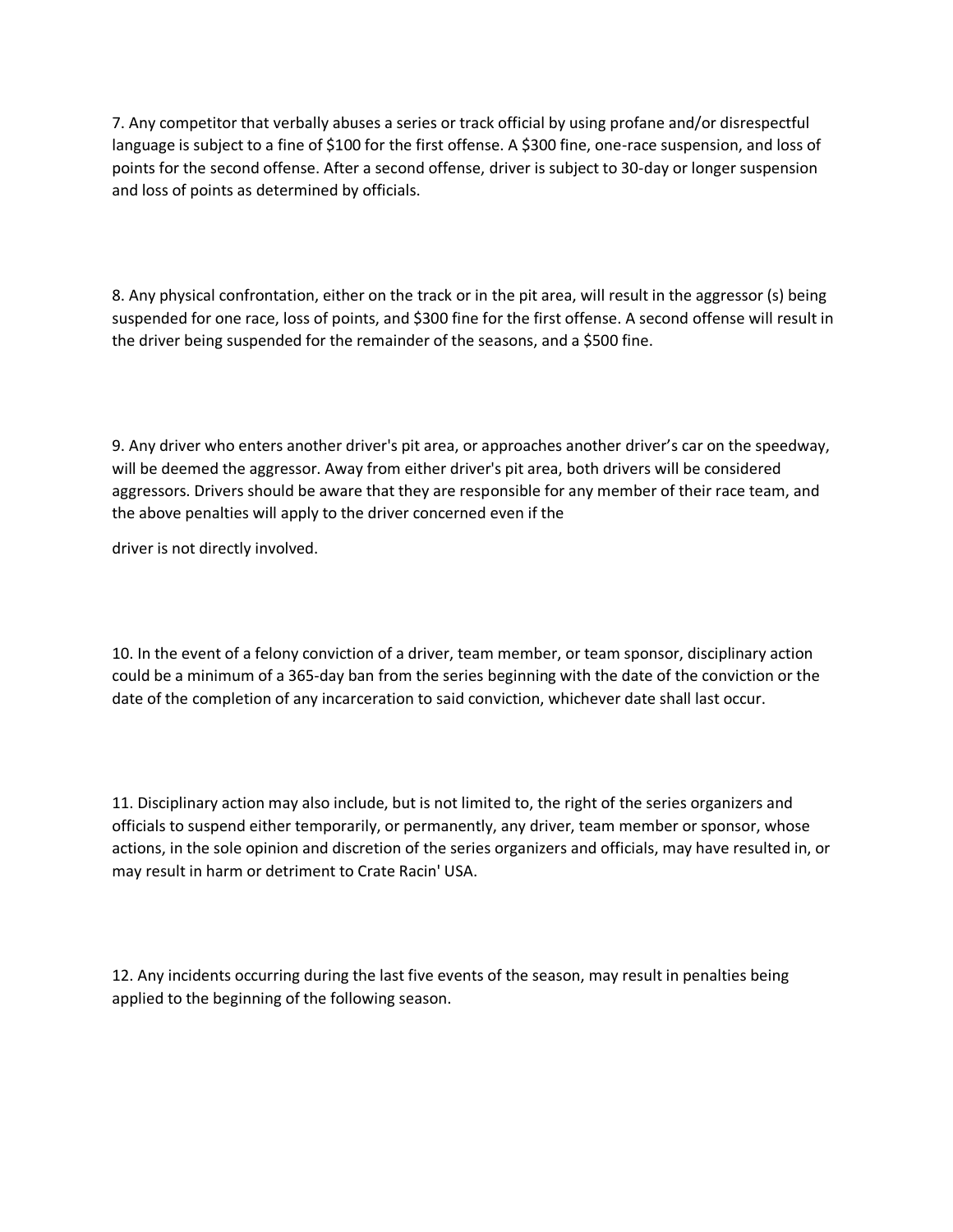13. Any incident (s) that are judged to be deliberate acts of aggression, whether on or off the track, under green or caution, will result in disqualification and a monetary fine to be determined by series' officials.

14. Series officials reserve the right to increase the above penalties, by either adding additional money, suspension time, or points loss, depending on the severity of the incident.

15. Series officials reserve the right to revoke a competitor's membership at any time. All official's decisions are final.

16. Any threat of, or legal action taken or levied against the series by a driver/race team, will immediately result in that driver's indefinite suspension from competition in any/all Crate Racin' USA sanctioned divisions and events.

17. Any disqualification, other than a weight violation, will result in no points and no money for the event. Weight violation will move the driver to the end of the finish order.

18. The decisions made and disciplinary actions taken by the series and officials hereunder shall not be appealed by the driver, team member, or team sponsor affected thereby.

19. ALL OFFICIAL'S DECISIONS ARE FINAL.

ATTENTION CAR OWNERS AND DRIVERS: